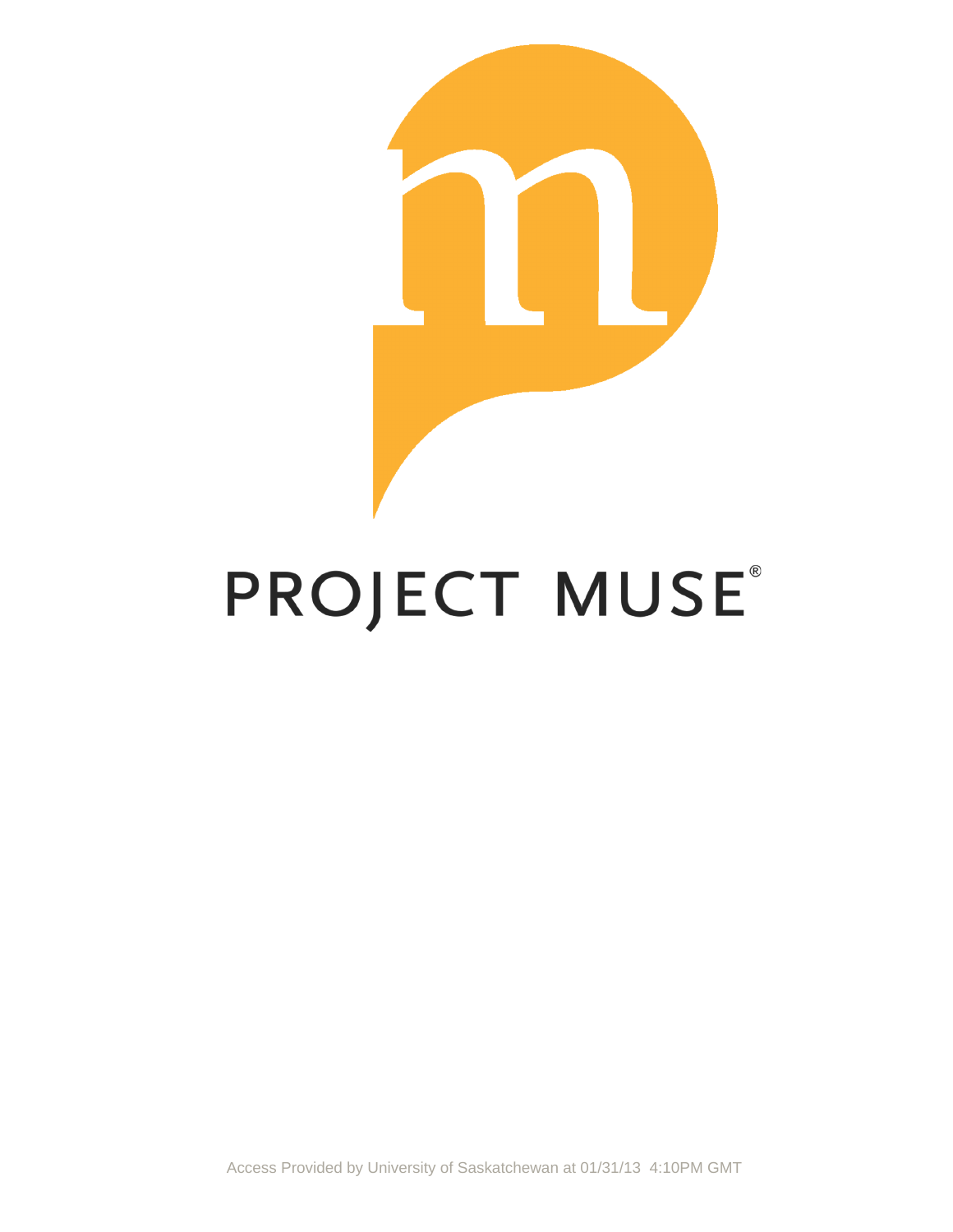## **DAVID MCGRANE**

### **From Liberal Multiculturalism to Civic Republicanism: An Historical Perspective on Multiculturalism Policy in Manitoba and Saskatchewan**

#### **Abstract**

Most research on multiculturalism policy in Canada has focused on the federal government's multiculturalism policy or Quebec's interculturalism policy. However, the multicultural policies that have been active in English Canadian provinces over the last forty years have largely escaped scholarly attention. This article begins to fill this gap in knowledge on Canadian multiculturalism by examining the multiculturalism policies of the Saskatchewan and Manitoba provincial governments from the beginning of the 1970s to present. It argues that the ethos of multiculturalism policy in these two provinces has incrementally evolved from Anglo-conformity to liberal multiculturalism to civic republicanism. While the evolution toward civic republicanism is quite advanced in Manitoba, the Saskatchewan government has displayed less coherence in its multiculturalism policies. Generally speaking, the article finds that these uneven shifts in Saskatchewan and Manitoba multiculturalism have taken place in response to demographic change and the electoral calculations of the governing party. The lesson is that political considerations, as much as broader structural changes in society, are an important part of understanding multiculturalism policy in Canada.

#### **Résumé**

La plus grande partie de la recherche sur les politiques de multiculturalisme au Canada ont mis l'emphase soit sur celle du gouvernement fédéral, ou sur celle d'interculturalisme du Québec. Cependant, les politiques multiculturelles menées dans les provinces du Canada anglais depuis les quarante dernières années ont largement échappé à l'attention des chercheurs. Cet article commence à combler les lacunes dans les connaissances sur le multiculturalisme canadien portant sur les politiques des gouvernements provinciaux de la Saskatchewan et du Manitoba dans ce domaine depuis le début des années soixante-dix jusqu'à aujourd'hui. Nous y soutenons que l'ethos de ces politiques dans ces deux provinces a progressivement évolué de la conformité anglophone au multiculturalisme libéral et au républicanisme civique. Alors que l'évolution vers ce dernier est plutôt avancée au Manitoba, le gouvernement de la Saskatchewan a affiché moins de cohérence dans son évolution. De façon générale, nous constatons ici que les mutations dissemblables du multiculturalisme saskatchewanais et manitobain ont eu lieu en réponse aux changements démographiques et aux calculs électoraux du parti en place au gouvernement. La leçon à en tirer est que les considérations politiques jouent tout autant que des modifications structurelles plus générales au sein de la société un rôle important pour comprendre le multiculturalisme au Canada.

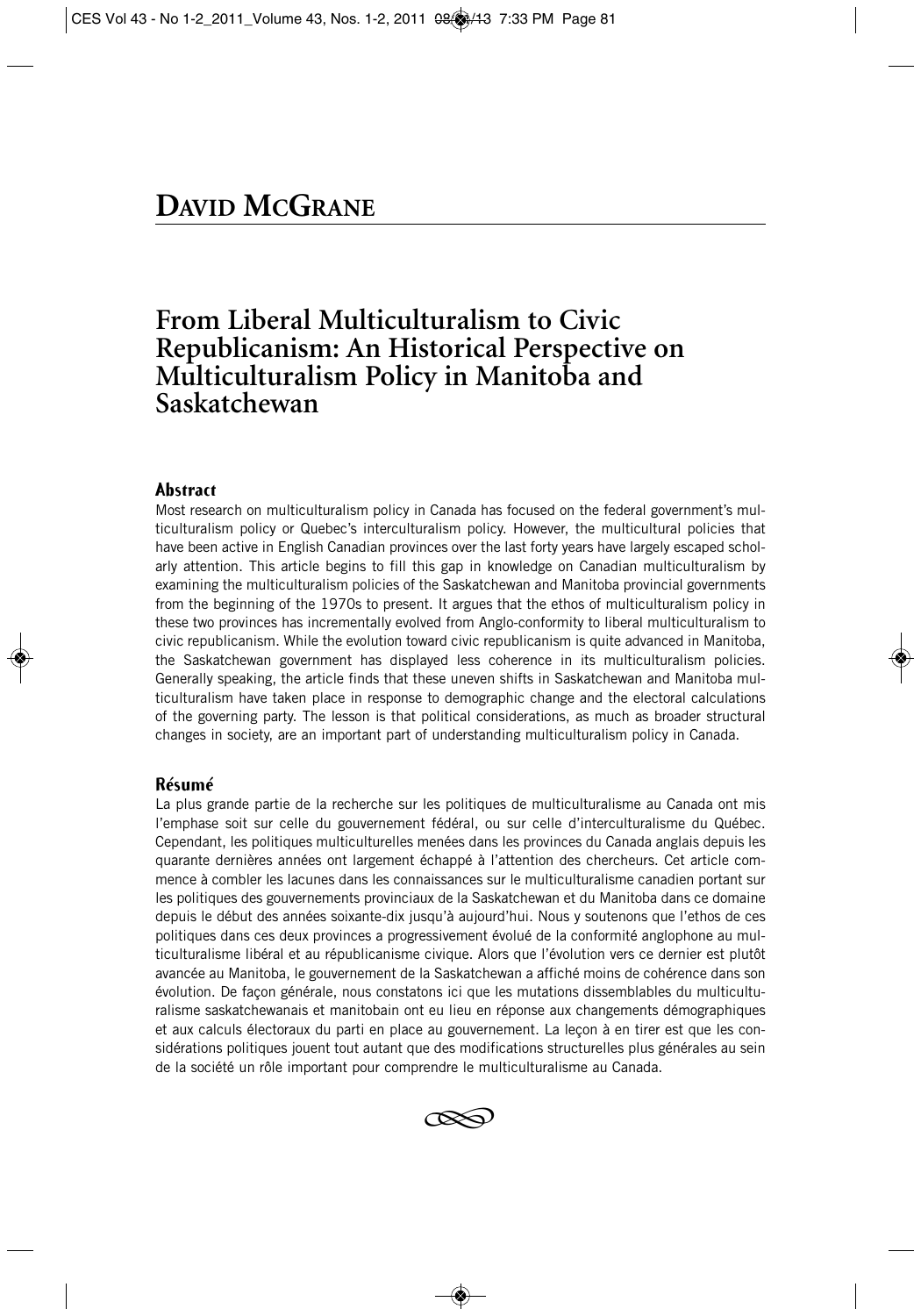With the arrival of the 40th anniversary of the adoption of multiculturalism by the federal government, it is important to realize that almost all of the academic research on multiculturalism policy in Canada has related to the federal policy or the interculturalism policy of the Quebec provincial government. What has been neglected is the study of multiculturalism policies that have been active within Canadian provincial governments outside of Quebec for the last forty years. The only research on this subject is a journal article surveying all provincial *Multiculturalism Acts* or policy statements which finds these documents (with the exception of Quebec) generally emulate the federal multiculturalism policy (Garcea 2006), and a recent book chapter that places provincial multiculturalism acts into a larger web of provincial human rights, anti-racism, and employment equity programs (Garcea and Hibbert 2011).

Since there are almost no secondary sources on Saskatchewan and Manitoba multiculturalism policies, this article pieces together the policies of these provinces in this area using archival resources consisting of provincial government documents and legislative debates and committees (See Appendix A). This article broadly defines provincial multiculturalism policies as education policies concerning the teaching of heritage languages and multiculturalism; the grants given by provincial governments to ethnocultural groups or special projects to promote multiculturalism; and anti-racism strategies and policies. These policies are distinct from the immigration policies that provincial governments have developed in the areas of recruitment, selection, settlement, and retention (See Kordan 2011; Biles et al. 2011).

The overarching argument of this article is that the ethos of Saskatchewan and Manitoba's multiculturalism policies has incrementally evolved from Anglo-conformity to liberal multiculturalism to civic republicanism. While the move to civic republicanism is quite advanced in Manitoba, the Saskatchewan government has less coherence in its multiculturalism policies, displaying a mixture of liberal multiculturalism and civic republicanism. Generally speaking, the article finds that these uneven shifts in Saskatchewan and Manitoba multiculturalism policy have taken place as governments attempt to react to shifts in demographics in ways that would enhance their chances of electoral success with key ethnocultural communities while not angering a larger spectrum of voters who resist any "special treatment" for specific groups. As such, analysts should always be aware that electoral considerations, as much as broader structural changes in society, impact multiculturalism policy in Canada.

Given that Garcea found that the multiculturalism acts and policy statements of English Canadian provincial governments mirror the federal government's *Multiculturalism Act,* one may expect to find a large congruence between federal multiculturalism policy and multiculturalism policy in Saskatchewan and Manitoba. However, while the evolution of multiculturalism in these two provinces was quite similar to the evolution of the federal government's multiculturalism policies, it is not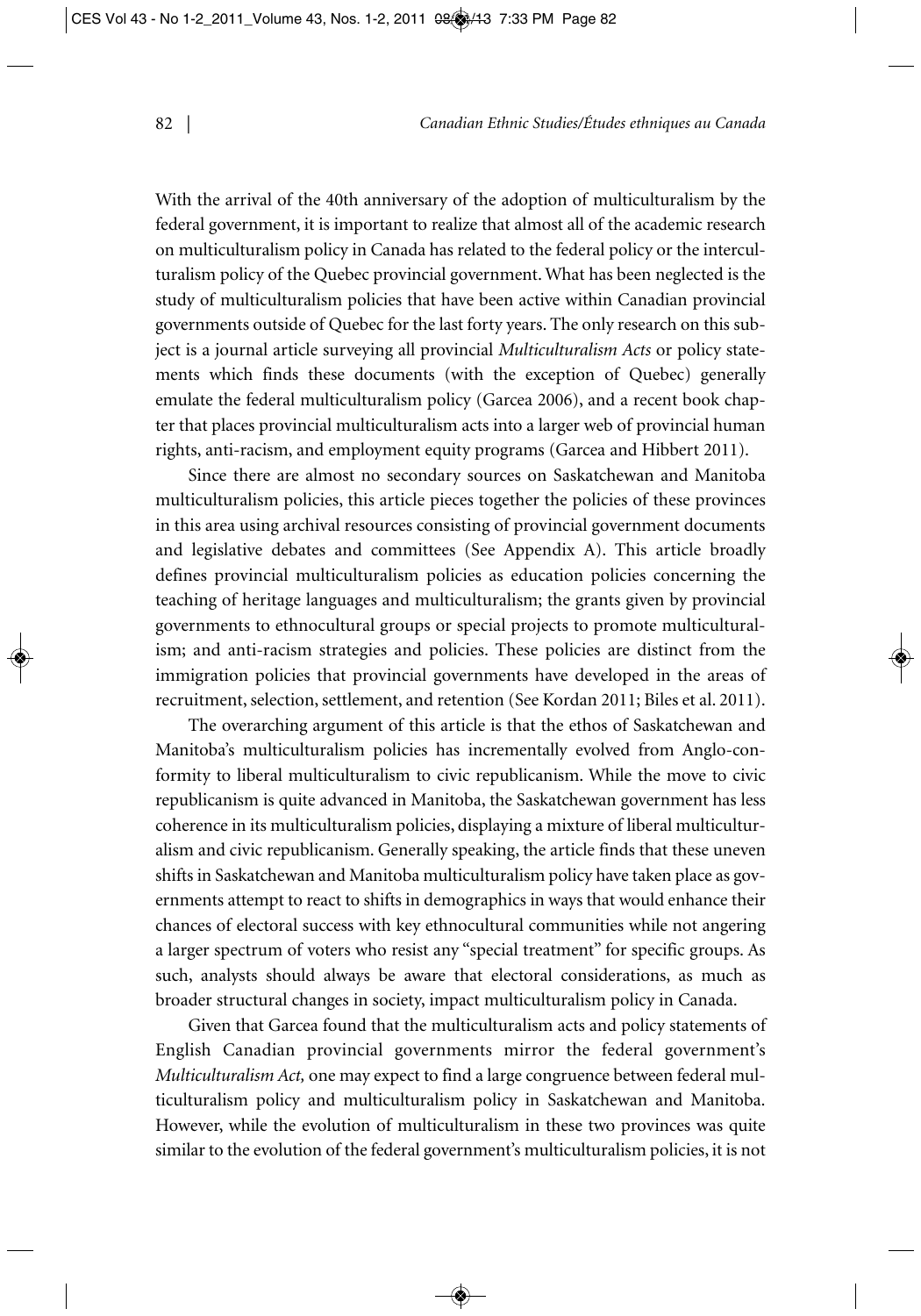a carbon copy. Due to particular local circumstances, anti-racism has never become an important part of multiculturalism programs in these provinces and heritage languages have been stressed more than at the federal level. The stress on heritage languages originates in the fact that education is a provincial jurisdiction and that the influential Central and Eastern European ethnic groups in these provinces stressed the learning of languages as part of their efforts at cultural preservation during the 1970s and 1980s. In contrast, the federal government has no control over the teaching of languages in publicly funded schools and is more attuned to French-English bilingualism. Furthermore, the anti-racism programming in these two provinces focuses on racism against Aboriginal peoples as opposed to racism against new immigrants. As such, anti-racism is conceived as being part of these provincial governments' First Nations policies, not their multiculturalism policies.

#### **THE ETHOS OF PRAIRIE MULTICULTURALISM**

When examining the history of multiculturalism in Saskatchewan and Manitoba, it is possible to identify three distinct ethos operating behind provincial government policy. The first ethos that operated until the 1970s could be labelled Anglo-conformity. Anglo-conformity can be seen as part of the broader white settler construct written about by Jhappan and Stasiulis that "refers to the intentions of colonial administrators to build in Canada an 'overseas extension' or replica of British society" (Stasiulis and Jhappan 1995, 97). The clear goal was not to manage or accommodate ethnic diversity but to eliminate it through assimilation. Provincial policies to enforce Anglo-conformity included English-only public schools and curricula that stressed pride in Canada's membership in the British Empire as well as the superiority of British culture.

Liberal multiculturalism is the opposite of Anglo-conformity and is best represented by the ideas of Pierre Trudeau during his time as Prime Minister. In his statement to the House of Commons that articulated the federal government's first multiculturalism policy, Trudeau maintained that, while there may be two official languages, there is no official Canadian culture and no ethnic group takes precedence over another (Trudeau 1971). For Trudeau, individuals should be given the freedom to practice their homeland culture and to participate in the cultural traditions of others (Forbes 2007, 29). For such cultural freedom to be realized, the state supports the individual's choice to preserve their homeland culture as opposed to assimilating into the dominant culture. The state has a responsibility to provide support for the preservation of homeland cultures, and members of cultural minorities have the responsibility of sharing their cultures with all of society in exchange for that support. Diversity is managed through respecting individuals' right to choose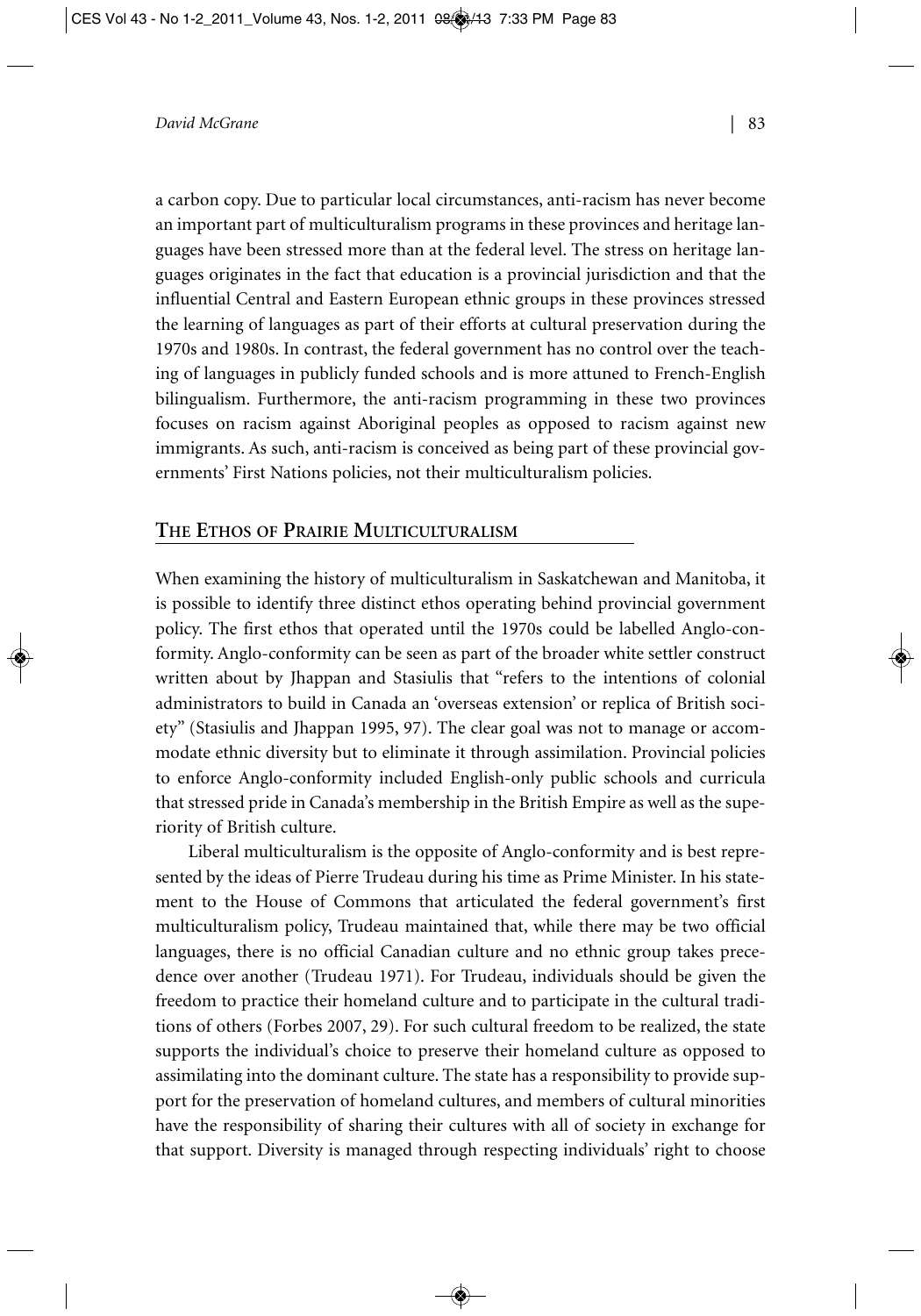their own cultural expression and through sharing minority cultures with the majority in order to generate acceptance of diversity within the general public. Provincial public policies that would be exemplary of liberal multiculturalism would be direct financial grants to ethnocultural associations for cultural retention activities and public support for "multicultural" festivals or museums meant to share the culture of non-British and non-French immigrants with the broader public.

In the early 1990s, liberal multiculturalism came under attack from sources such as MPs from the federal Progressive Conservative Party (PCs) and the federal Liberal Party, right-wing academics, the Bloc Québécois, and "fifth force" immigrant writers like Neil Bissoondath (Abu-Laban and Stasiulis 1992; Roy 1995). While the federal government's response to this attack has been analyzed (Abu-Laban and Gabriel 2002; Ryan 2010), little attention has been paid to the effect that this attack had on multiculturalism at the provincial level. In Manitoba (and to lesser extent, Saskatchewan), the response to these attacks could be termed civic republicanism. Civic republicanism is a philosophical school of thought stretching back to the writings of Aristotle, Cicero, Machiavelli, and Rousseau. Iseult Honohan argues that the idea "that citizens need to be concerned with the common good and to take some personal responsibility for realising it is one of the longest-standing themes of civic republicanism, which flows from understanding citizens as engaged in a political community" (2002, 145). She argues that current debates of civic republicanism revolve around instilling civic virtue in citizens through encouraging their participation in society and politics.

As an approach to managing ethnic diversity, civic republicanism does not try to abolish the existence of diverse homeland cultures through assimilation as does Anglo-conformity. However, unlike liberal multiculturalism, neither does civic republicanism place an emphasis on cultural preservation and cultural sharing. Rather, civic republicanism recognizes the individual's right to retain his or her homeland culture but holds that the preservation of homeland culture should not be an important consideration of state policy. Rather, the primary consideration is for the state to encourage cultural minorities to participate and integrate into the polity in order to forge a sense of shared values. The individual is encouraged to retain his or her homeland culture—but only to the extent that it does not interfere with his or her participation in the broader polity.

At first glance, civic republicanism seems very similar to Quebec's model of interculturalism. However, there is one crucial difference. Quebec interculturalism puts forth the idea that there is a dominant public culture with which new immigrants must participate because the civic Québécois nation, with its unique language, history, and culture, is the principal defining feature of Quebec society (Karmis 2004; Gagnon and Iacovino 2007). Conversely, Honohan argues that civic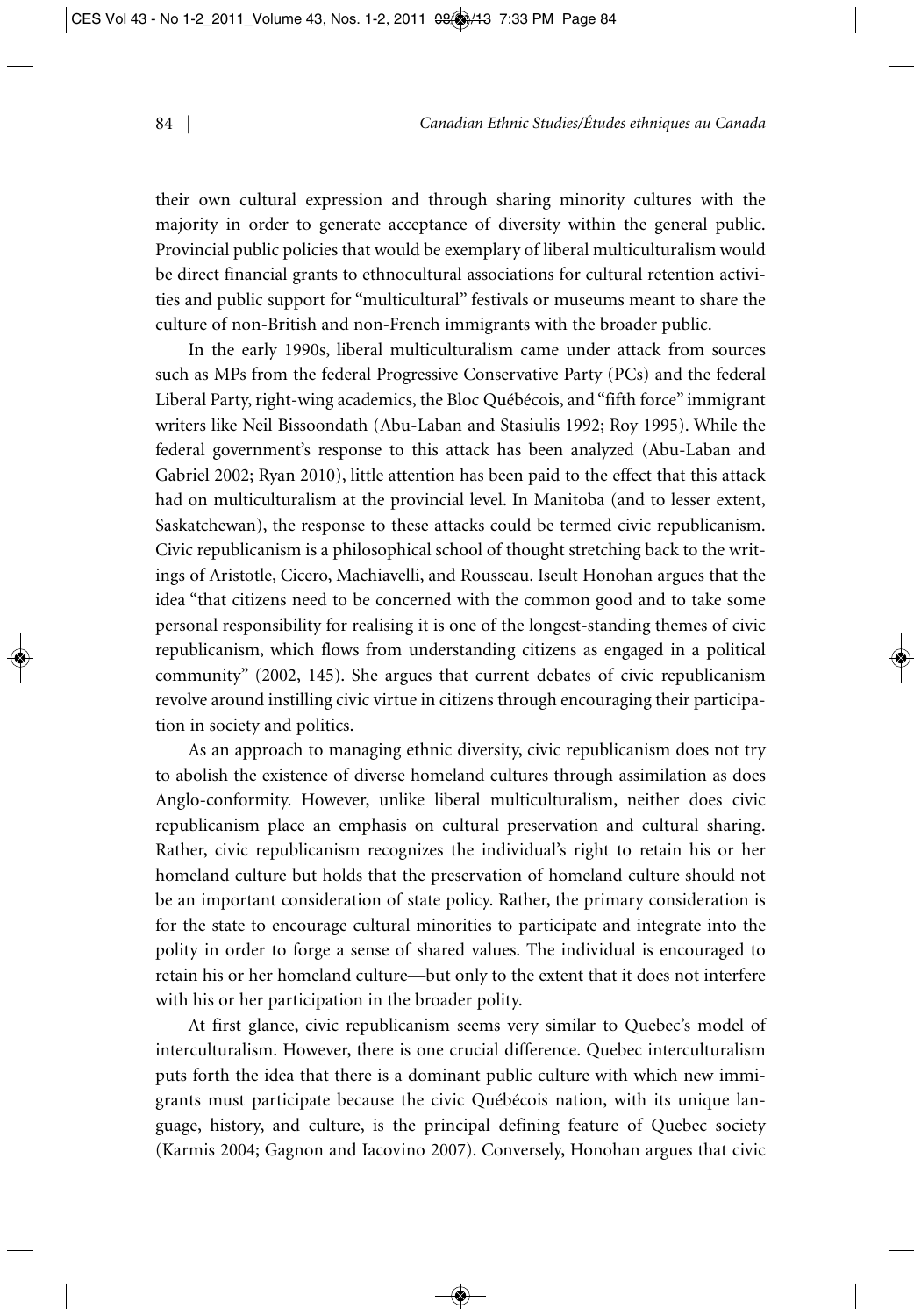republican polities need not be based on the recognition of an overarching nationality but that "republican solidarity is better understood as a commitment to the people with whom we are interdependent in the polity" (2002, 281). Unlike Quebec interculturalism, there is no explicit mention of a dominant culture to which newcomers must integrate within the civic republicanism of Manitoba and Saskatchewan. Rather, similar to what Kernerman (2006) and Winter (2007) have found in the case of Canada, the province is held to a multicultural polity that supposedly has no single dominant culture within it. Government documents suggest that newcomers integrate into a pre-existing multicultural polity called "Manitoba" and "Saskatchewan" whose values and identity is the product of a multicultural history dating back to Confederation. Saskatchewan's culture and Manitoba's culture are, in their essence, multicultural. At the same time, there are clear suggestions that there are certain values, norms, and levels of participation that newcomers are expected to embrace and follow. As such, a newcomer can retain his or her homeland culture but must conform to the "mainstream" practices of the province that are themselves a product of British cultural heritage. Ultimately, the extent to which the shared values and shared identity of civic republicanism in Saskatchewan and Manitoba are actually the values and identity of the cultural majority is an unresolved tension within civic republicanism and remains unclear within public documents pertaining to this issue.

While the term civic republicanism has not been used in literature on Canadian multiculturalism before, several researchers have identified elements of civic republicanism within the English Canadian experience and the policies of the federal government. Both Kernerman (2006) and Winter (2007, 2011) have written about the English Canadian conception of multiculturalism within which all cultures are deemed equal, and the fundamental basis of the English Canadian polity is "multicultural" as opposed to being based on a single nationality. In their conceptualization of civic multiculturalism, Fleras and Elliott identify the importance of "civic participation" and "identity" to recent federal multiculturalism policy (2002, 68). In his more recent work, Fleras discusses how federal multiculturalism policy "engages in a politics of difference without capitulating to chaos or abandoning a commitment to community, consensus, and cohesion" (2009, 57-58). On a more theoretical level, Paquet outlines a "citizenship triangle" in Canadian multiculturalism that encompasses belonging, participation, and status (2008, 71-72).

The concept of an ethos of civic republicanism within Saskatchewan and Manitoba multiculturalism policy is intended to meld together these insights into the nature of contemporary Canadian multiculturalism outside of Quebec. The key for civic republicanism is that no one should have to give up one's culture or change it drastically but that the state must lead citizens to integrate and participate in the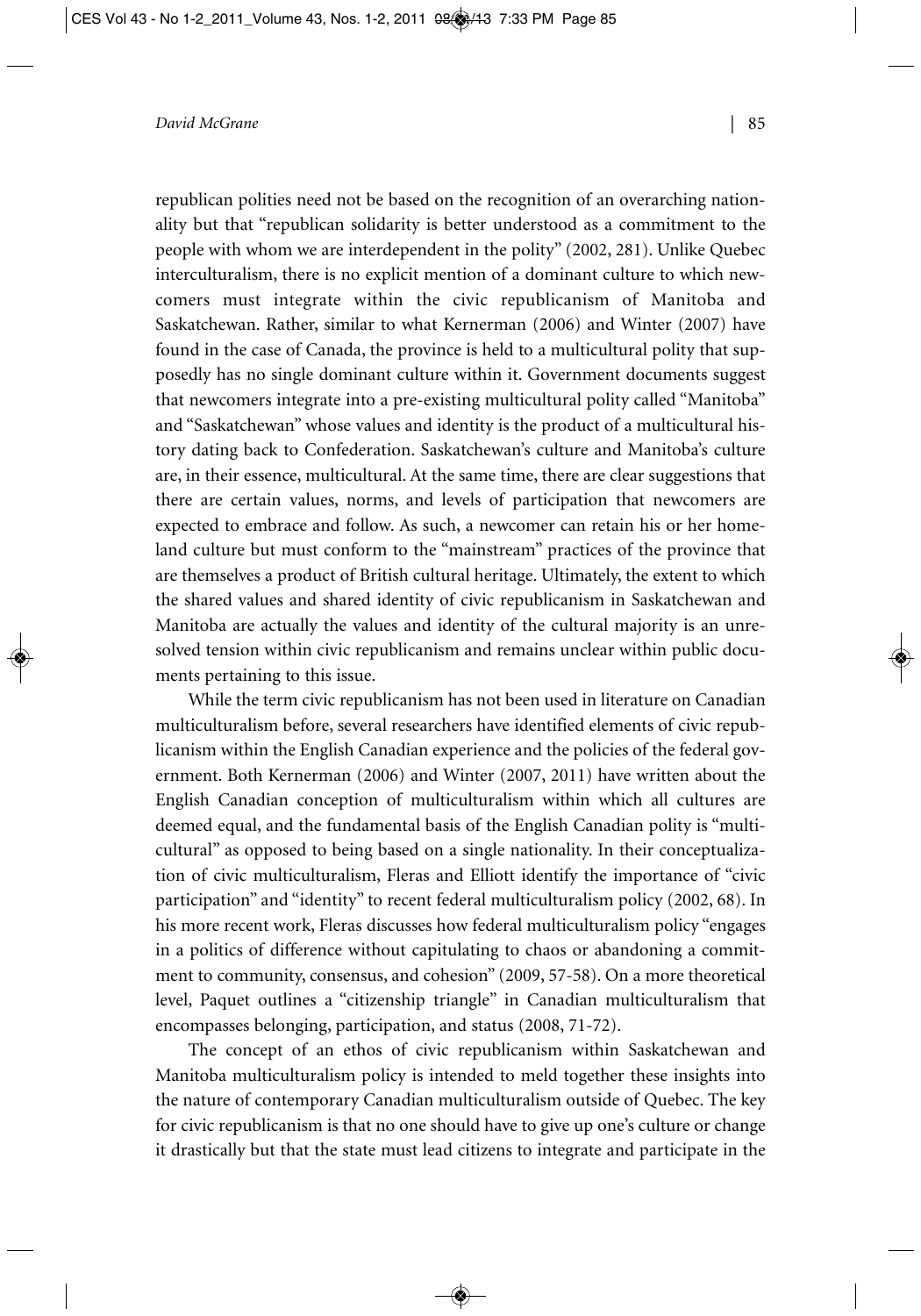polity to ensure that the formation of shared values and a shared sense of belonging are formed. As we will see below, this goal means the de-emphasizing of provincial policies aimed at the retention of homeland culture such as the teaching of heritage languages or direct grants to ethnocultural groups for the purposes of cultural preservation. Rather, the provincial government shifts its emphasis and funding to policies that focus on fostering integration, participation, and shared values. In the Manitoba case, such policies include ESL classes, classes to enhance the understanding of Canadian citizenship among newcomers, settlement services explaining the province's culture, grants to ethnocultural groups for intercultural exchange projects, and a K-12 curriculum that stresses the interdependence of ethnic groups and dual identities (Canadian and one's homeland culture). As we will see, contemporary Saskatchewan policies embrace some of these civic republican themes but are much less developed.

#### **IMPOSING ANGLO-CONFORMITY (1870-1969)**

In the ten years after the Red River Rebellion (1870-1880), Manitoba's population increased from 12,000 to 63,000 due to the arrival of new arrivals almost exclusively from Ontario (Coates and McGuiness 1987, 6-20). The new Ontarian majority seized controlled of the provincial government and passed laws that created English public schools teaching Protestantism, and made English the sole official language of Manitoba (Jaenen 1978). While these laws were temporarily loosened in the early 20th century to allow the teaching of other languages, the provincial government abolished bilingual schools in 1915, and instruction in any language other than English was prohibited. In her study of Manitoba public schools from 1915 to 1945, Bruno-Jofre illustrates that the aim of the provincial government in regard to Manitoba public schools was "to create a homogenous nation based on a common English Canadian language, a common culture, identification with the British Empire, and an acceptance of British institutions and practices" (1998-1999, 27).

Similar to Manitoba, the role of Saskatchewan's school system until the 1960s was to assimilate students into the English language and British-Canadian culture. Initially, the Saskatchewan provincial government permitted non-English languages to be the language of instruction for a very limited amount of time during the school day. However, the provincial government argued that limited instruction in non-English languages was a transitory stage that was needed to encourage non-British immigrant children to attend government-funded schools that would expose them to the English language and the British culture (Smith 1975, 116). Despite the government's insistence that a gradual approach to assimilation was the most prudent course of action, there was constant agitation on the part of English-speaking residents of Saskatchewan to make English the sole language of instruction (Macleod 1968, 140). Near the end of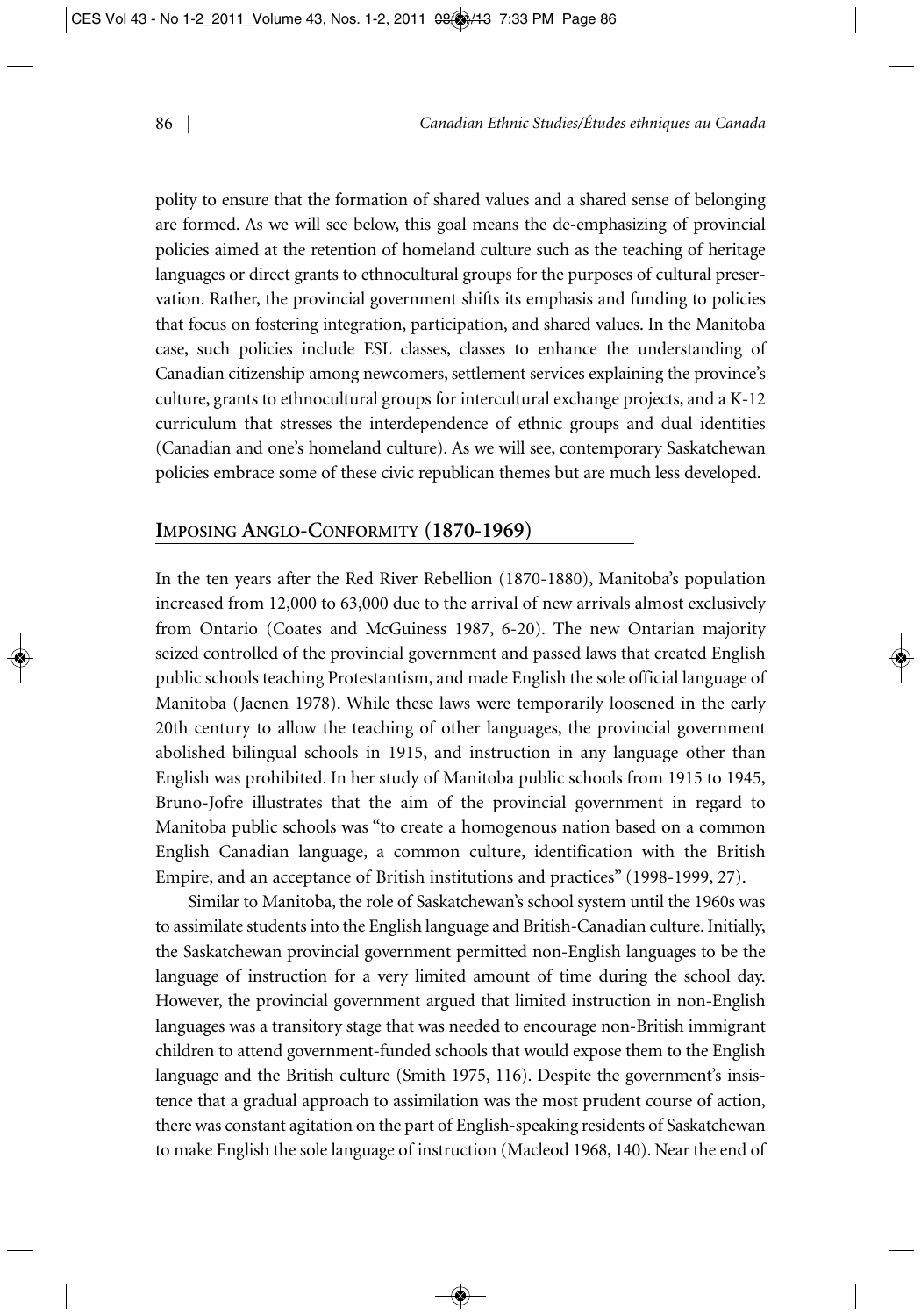World War I, the provincial government banned the teaching of languages other than English and made attendance compulsory at government regulated schools that taught a curriculum stressing patriotic pride in the British Empire (Regehr 2004, 52.)

When the CCF came to power, one of its first acts in office was the passage of the Saskatchewan Rights Bill in 1947 that prohibited discrimination on racial and religious grounds for any person attempting to obtain employment, engage in a business transaction, join a professional or trade association, rent or purchase any property, receive service from a hotel or restaurant, or gain admission to university (Patrias 2006). In tandem with the CCF's efforts to protect individual citizens from overt discrimination, there remained an expectation that all citizens in Saskatchewan would assimilate into British-Canadian culture and would not retain their homeland languages (Waiser 2009). The CCF government did not remove the restrictions on teaching languages other than English in Saskatchewan schools, and the curriculum of schools continued to instil a sense of pride in Saskatchewan's membership in the British Empire. In many ways, the CCF's thinking followed the federal government's efforts to "Canadianize" immigrants on the Prairies both during and after World War II (Caccia 2010; Day 2000, 146-176).

There was a mild thaw of Anglo-Conformity in Manitoba and Saskatchewan during the 1960s on the question of French language education. The Roblin government in Manitoba voiced its support for the principles of bilingualism and biculturalism by passing Bill 59 which expanded the use of French in Manitoba's schools in recognition of the role of Francophones in founding Canada and Manitoba (Russell 2003, 216-220). Likewise, following the release of the Bilingualism and Biculturalism Commission, the Thatcher government in Saskatchewan allowed the establishment of Francophone minority schools and French immersion schools where 50%-80% of the instruction was in French. At a constitutional conference, Thatcher pointed out that the government took these steps "not so much for our own sake, but to prove to French-speaking Canadians elsewhere in Canada that we do indeed want to contribute to preserving national unity" (SK1968a). Thus, while the Manitoba and Saskatchewan governments recognized their provinces' internal French-English duality for the sake of national unity, assimilation remained their primary method of managing the cultural diversity produced by immigrants who did not fit into either of Canada's founding nations.

#### **THE ERA OF LIBERAL MULTICULTURALISM (1969-1990)**

By the late 1960s, a demographic shift began in Manitoba. The assimilation of Manitoba's second- and third-generation German, Ukrainian, and Jewish immigrants during the era of Anglo-conformity was becoming evident. As such, these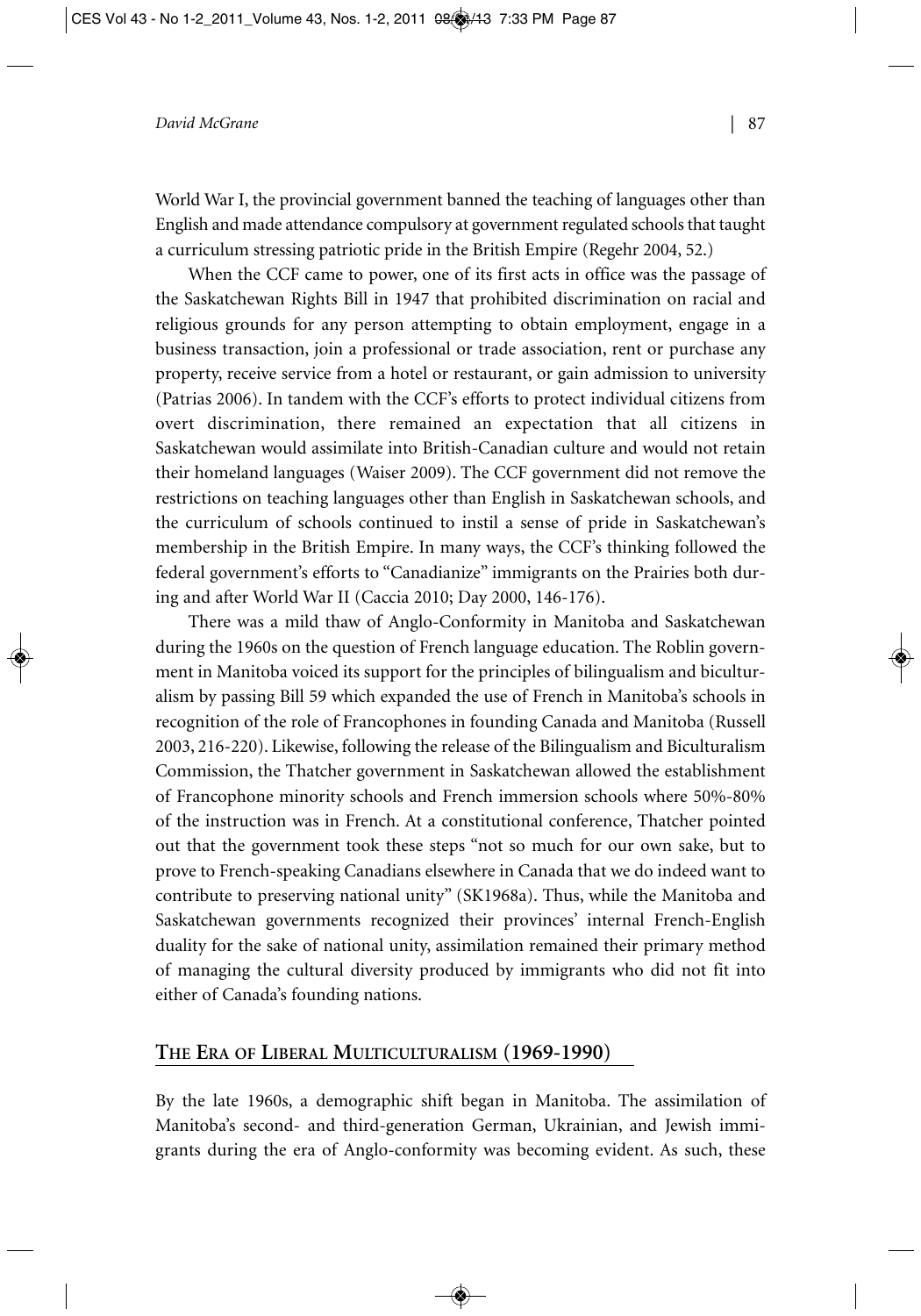groups expressed anxiety about losing their language and cultural traditions and were concerned about the discrimination that they continued to face in their daily lives despite their high levels of education and social capital. Soon, such anxiety spilled over into the realm of the province's electoral competition. Until the 1960s, most non-British Manitobans had voted either Liberal or Conservative based on direct promises by those parties to their ethnic groups, establishing a tradition of ethnic clientism in Manitoba politics (Peterson 1972). In 1967, Premier Roblin retired and he was replaced by Walter Weir who represented "the traditional WASPish, rural and small town side" of the PCs (Adams 2008, 41). Weir reversed Roblin's support of bilingualism and opposed the findings of the Bilingualism and Biculturalism Commission as well as Trudeau's *Official Language Act.* In contrast, New Democratic Party (NDP) leader Ed Schreyer supported official bilingualism and the findings of the Bilingualism and Biculturalism Commission during the 1969 provincial election. In that election, the support of many second- and third-generation East Europeans swung behind the NDP, and Schreyer became Manitoba's first non-Anglo Saxon Premier and went on to appoint a very ethnically diverse cabinet (Wiseman 1983, 127).

In its 1970 Throne Speech, the Schreyer government promised to hold a conference of representatives of the province's ethnocultural communities on Manitoba's "Cultural Mosaic" so that they may express their views on "measures needed to nourish and sustain their linguistic and cultural heritage" (MB1970a). At the conference, Schreyer spoke of two challenges that his government would meet: "The first challenge is to preserve a meaningful cultural identity for each of the diverse groups in our society. The second challenge is to bring into society as a whole the maximum cultural contribution from each of those groups" (MB1970b). He stated that "harmony" in Manitoba can only result if the state acts to make ethnic groups feel secure in their identity and encourages them to share their cultures with all Manitobans.

Delegates to the conference voted in favour of a resolution endorsing the recommendations of the fourth volume of the Biculturalism and Bilingualism Commission as well as other resolutions calling for grants to "ethnic organizations which sponsor and maintain cultural projects" and the development of a curriculum by the Department of Education to reflect the "multi-cultural and multi-lingual reality of Manitoba" (MB1970b). Because federal bureaucrats had aided in planning the conference and its resolutions were forwarded to Ottawa, it is likely the Manitoba experience had some influence on policy planning at the federal level. Indeed, one year later, several parts of Trudeau's announcement of the federal government's multiculturalism policy echoed the ideas of the Manitoba conference.

As a result of the 1970 conference, an alliance formed between the province's ethnocultural associations and the East European and Central European members of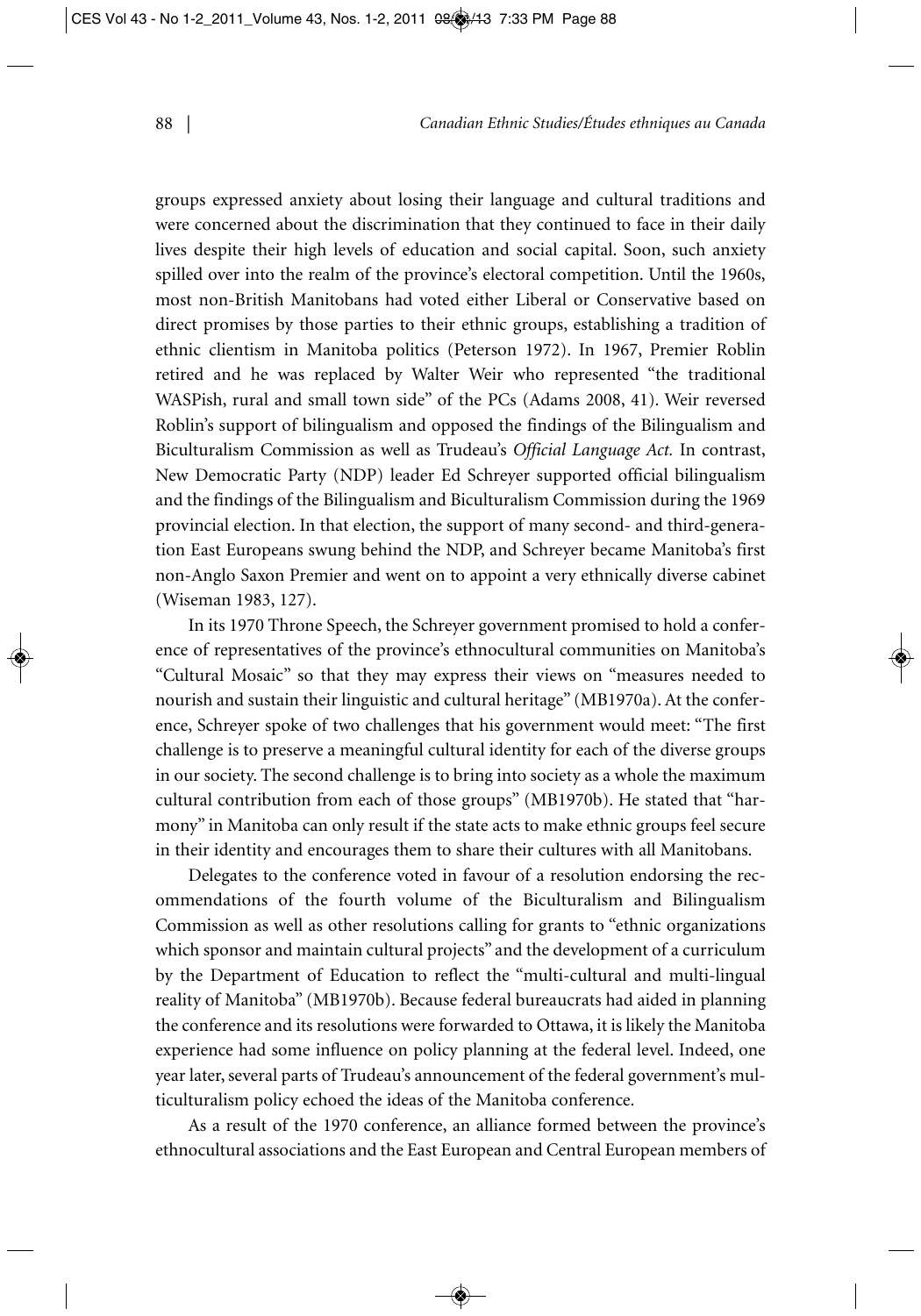the NDP cabinet to initiate a shift from Anglo-conformity to liberal multiculturalism. Schreyer appointed a ministerial advisory committee on multiculturalism made up of representatives of Manitoba's various ethnic groups to advise his government. On the advice of the committee, the government implemented several liberal multicultural policies. In 1972, the same year as the federal government began its grants to ethnic groups (Pal 1993, 189-215), the Schreyer government created the Multiculturalism Grants Program which provided financial support to ethnic groups for operations and special projects (MB1973a). Given its jurisdiction over education, the Manitoba government was more aggressive in its policies to promote heritage languages than the federal government. The NDP government provided funding to heritage languages NGOs, created high school credits for passing heritage language tests, and permitted the teaching of heritage languages as a subject as early as kindergarten with the approval of the local school board (MB1992a). In terms of the sharing of immigrant homeland culture with the general public, the government funded various public festivals (such as Folklorama) and created museums dedicated to preserving and sharing the history of Manitoba's ethnic minorities (MB1971a; MB1972a; MB1973a; MB1974a; MB1975a; MB1976a; MB1977a).

While the short-lived Lyon PC government (1977-1981) was uninterested in liberal multiculturalism, it did not instigate a policy shift. The government abolished the ministerial advisory committee on multiculturalism but it never went as far as to eliminate any of the multiculturalism programs that had been introduced. Instead, it merely reduced their funding (MB1988a). In the 1981 provincial election, the PCs were defeated by the NDP under the leadership of Howard Pawley. Reflecting the continuing alliance between Manitoba's ethnocultural associations and the NDP, the party had worked with activists from these associations to develop a multicultural platform during its time in opposition which helped attract the electoral support of Winnipeg's ethnocultural groups, and to elect the province's first Asian (Filipino) MLA (MB1989a).

The Pawley government worked closely with Manitoba's ethnocultural groups to renew the province's liberal multiculturalism. A primary instrument of co-operation between the government and ethnic groups was the Manitoba Intercultural Council (MIC) that was made up of two-thirds members elected by their respective ethnocultural communities and one-third appointed by cabinet. It met regularly with the Minister responsible for multiculturalism and the newly-created Ethnocultural Affairs Committee of Cabinet (which included the Premier) to discuss the government's policies in the area of multiculturalism (MB1985a; MB 1985b). The NDP government gave the MIC the important role of distributing money from provincial lotteries to ethnic organizations for operations, infrastructure, and special projects aimed at cultural preservation and cultural sharing.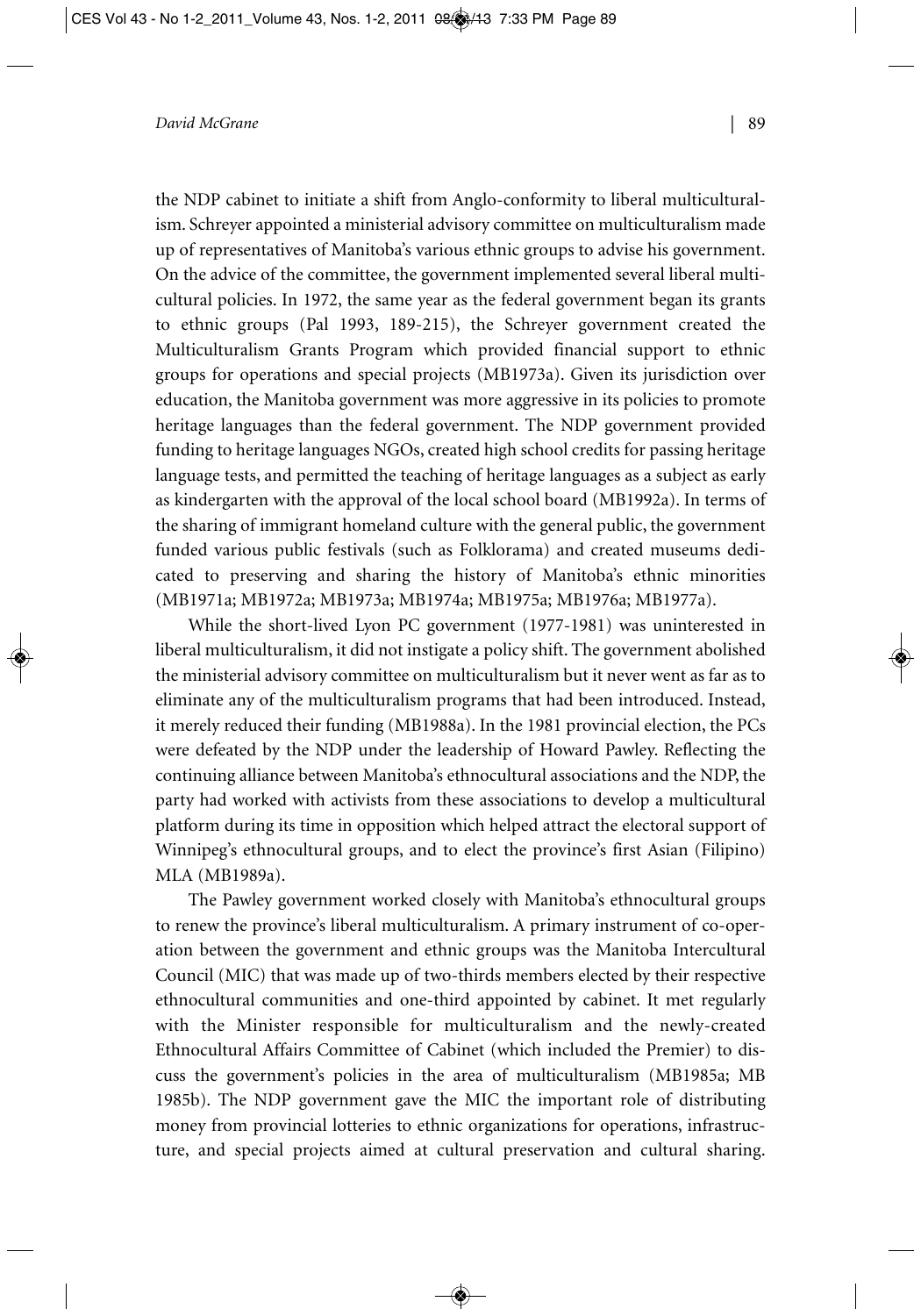Cultural preservation was also reinforced through the NDP's amendments to the *Public School Act* which expanded the teaching of heritage languages as an individual subject and established schools where 50% of the instruction was in Ukrainian, German, or Hebrew (MB1992a). The Pawley government pursued the recognition and sharing of Manitoba's cultural diversity through a grant program to preserve and display ethnocultural heritage artefacts and grants to promote contemporary ethnocultural art (MB1985c; MB1986a).

Similar to Manitoba, an important demographic shift had taken place in Saskatchewan in the late 1960s as many of the province's residents were second- or third-generation Eastern and Central Europeans concerned about losing their linguistic/cultural traditions and acutely aware of the discrimination that their ethnic group had historically faced (Waiser 2009, 68-71). Due to Saskatchewan's history of large scale immigration from East and Central Europe, the 1971 census reported 53% of Saskatchewan residents traced their origins to neither British nor French sources with the vast majority of these residents reporting to be German, Ukrainian, Scandinavian, Polish, Dutch, or Hungarian (SK1973a). As their levels of social capital and education increased, these "third force Canadians" rose to very prominent positions in Saskatchewan and began to openly question the validity of Anglo-conformity which endangered their cultural heritage. Soon multiculturalism was an issue that entered into the electoral competition of the province as the NDP won several ridings with high populations of non-British ethnic groups in both the rural and urban areas. While few non-Anglo-Saxons had ever ascended to powerful positions in the Saskatchewan government, Premier Allan Blakeney placed several Canadians of Central and East European descent into high-ranking positions in his cabinet such as Roy Romanow (Ukrainian), Ed Tchorzewski (Ukrainian), and Walter Smishek (Polish).

As minister responsible for multiculturalism, Tchorzewski became an eloquent spokesperson for Saskatchewan's Central and East European ethnocultural communities and aided the NDP in keeping the electoral support of these groups that was important in several of the province's closely contested ridings (Blakeney and Borins 1998, 14-21). His department organized a series of conferences where the Premier and members of cabinet met with representatives of the province's various ethnocultural groups. At these conferences, ethnocultural leaders expressed their strong desire for policies reflecting a liberal multiculturalism ethos such as the teaching of heritage languages and grants for cultural preservation (SK1973a).

Coming out of these conferences, the Blakeney government made the highly innovative move to provide a legislative basis for multiculturalism, and Saskatchewan became the first Canadian province to pass a multiculturalism act in 1974. In contrast, Ontario was the next province to legislate a multiculturalism act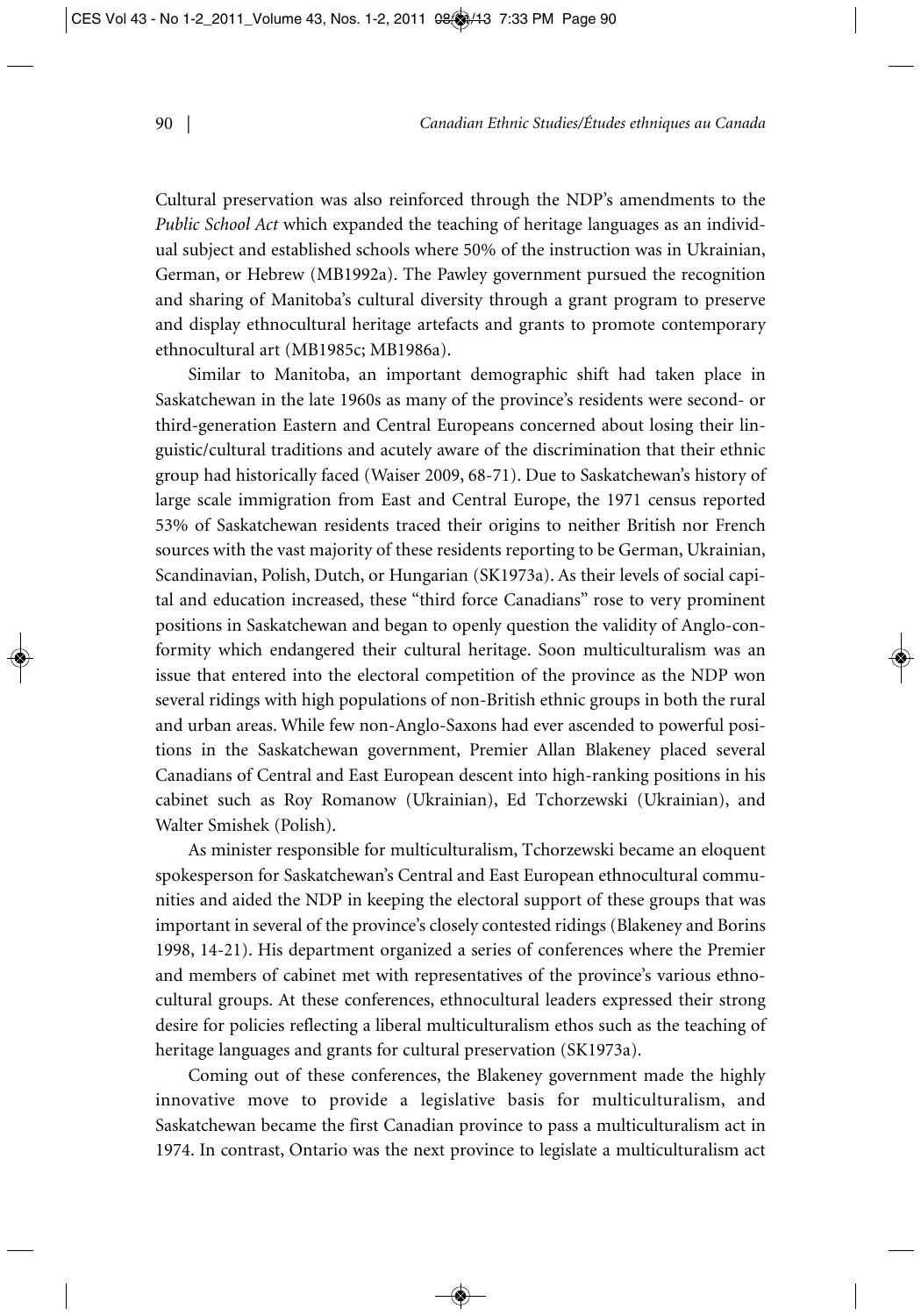in 1982, and the federal government did not pass its multiculturalism act until 1988. Saskatchewan's 1974 *Multiculturalism Act* is an excellent reflection of the Blakeney government's conception of liberal multiculturalism that revolved around the preservation and sharing of the homeland cultures of Saskatchewan's pioneer ethnic groups. The Act defines multiculturalism as the "recognition of the right of every community, whose common history spans many generations, to retain its distinctive group identity, and to develop its relevant language and its traditional arts and sciences, without political or social impediment and for the mutual benefit of all citizens" (SK1974a). The Act set up a system of grants to be paid out by the Department of Culture and Youth to groups or individuals who wanted to learn about their own cultural heritage and learn about the contribution of other ethnic groups to Saskatchewan. The legislation contained a series of conditions to be placed on the grants that made it clear that the goal of the government's multiculturalism policies was not cultural preservation for the sake of cultural preservation. The grants would only be allocated to organizations and projects that developed materials, displays, or programs which were either used in the province's schools or aimed at educating the public about Saskatchewan's multicultural heritage. The Act also reflected the alliance between Saskatchewan's ethnocultural associations and the NDP cabinet. It created the Saskatchewan Multicultural Advisory Council that was appointed by cabinet from representatives of the province's ethnocultural associations and tasked with reviewing applications for multicultural grants before they were recommended to the minister for final approval (SK1974b).

Throughout the rest of its time in power, the Blakeney government's main objective in the area of multiculturalism was cultural preservation coupled with an attempt to "develop a sensitivity to and an appreciation of, Saskatchewan's diverse ethno-cultural heritage among the people of the province" (SK1974c). The main instrument for developing a sense of public pride in Saskatchewan's multicultural heritage was the Multicultural Festival Program which provided annual funding for a folk festival in every region of the province (SK1980a, SK1982a). In terms of cultural preservation, the government created a bursary program for students to travel outside of Saskatchewan to study the language and fine arts of their cultural heritage (SK1976a, SK1977a, SK1978a, SK1979a). More importantly, the government was quite aggressive in promoting heritage languages. The School Act was amended to permit a language other than English or French to be taught or used as a language of instruction for up to 50% of the school day (SK1974d). A number of school boards negotiated with the Department of Education for high school credits for students learning heritage languages, and a small number of bilingual Ukrainian-English programs were created (SK1986a).

Under the leadership of Grant Devine, the PCs won a surprise victory in the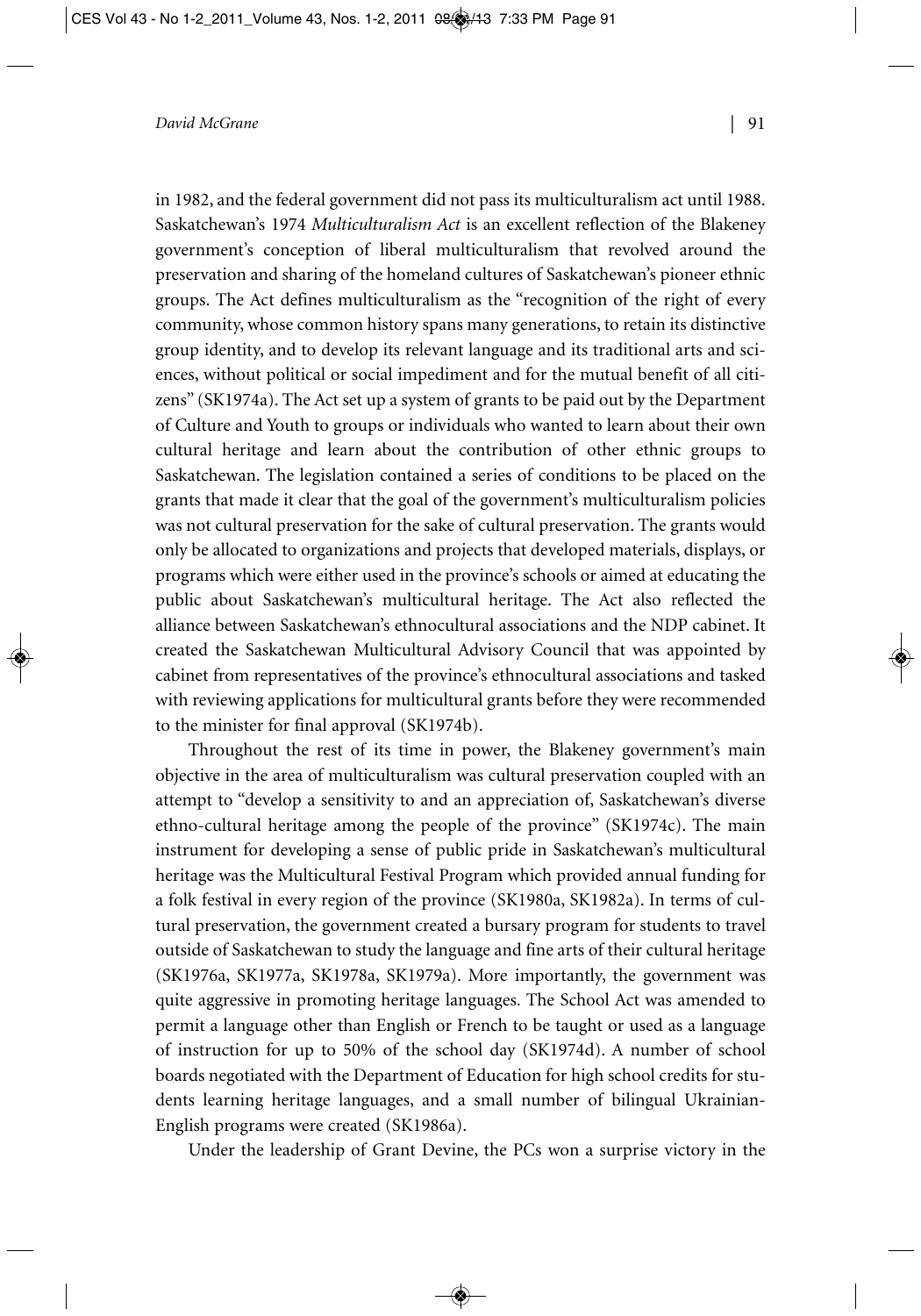1982 Saskatchewan provincial election but they did not campaign on issues of immigration or multiculturalism. Reflective of the PCs' lack of attention to Saskatchewan's cultural diversity and the Devine government's pursuit of other priorities, there were few notable changes made to the structure of multiculturalism programs during Devine's time in power. The provincial government continued to fund folk festivals, heritage language programs, and special projects dedicated to sharing the cultural heritage of the province's ethnocultural groups with the general public (SK1983a; SK1984a; SK1985a; SK1986a; SK1990a). There was, however, an important change in the way in which these activities were funded as the PC government decided to provide additional funding to multiculturalism programs through lottery money. By the end of the PCs' time in power, the lottery funding for multiculturalism had increased substantially but the amount of funding being paid out of the General Revenue Fund to multiculturalism programs had decreased (SK1989a).

#### **THE RISE OF CIVIC REPUBLICANISM (1990-2012)**

In Manitoba, the origins of the gradual shift toward civic republicanism lie in the rise of fears over the extension of "special status" to particular groups during the decade from 1983 to 1993 that played out in the context of the national question (i.e., Quebec's place in Canada) and French-English relations within the province itself. From 1983 to 1985, the Pawley government ignited a firestorm of controversy with its proposal for a constitutional amendment declaring Manitoba a bilingual province and extending French language government services (Doern 1985; Hébert 2004). Following this controversy, hostility to the Meech Lake Accord was especially fierce in Manitoba (Wiseman 1994). By the early 1990s, opposition to elevating the status of French in Manitoba and giving Quebec some sort of special status morphed into the questioning of accommodating diversity in any form. In 1990, a prominent PC MP from Winnipeg made front page news when she characterized her own government's multiculturalism policy as "divisive" (Alexandra 1990). A year later, on a platform that called for the elimination of federal multiculturalism policies, a lowering of Canada's immigration levels, and a scaling back of official bilingualism, the Reform Party broke through in the federal election, winning 22.4% of the popular vote in Manitoba.

Insofar as liberal multiculturalism gave support to ethnocultural groups to preserve their culture, it was at odds with a growing public backlash against any government program or policy that appeared to give "special status" to a particular group. However, as the 1990s wore on, the Manitoba government realized that increased immigration from a number of different sources (including countries outside of Europe) was necessary for the economic health of the province due to demographic factors such as an aging population and the outflow of young people. If non-European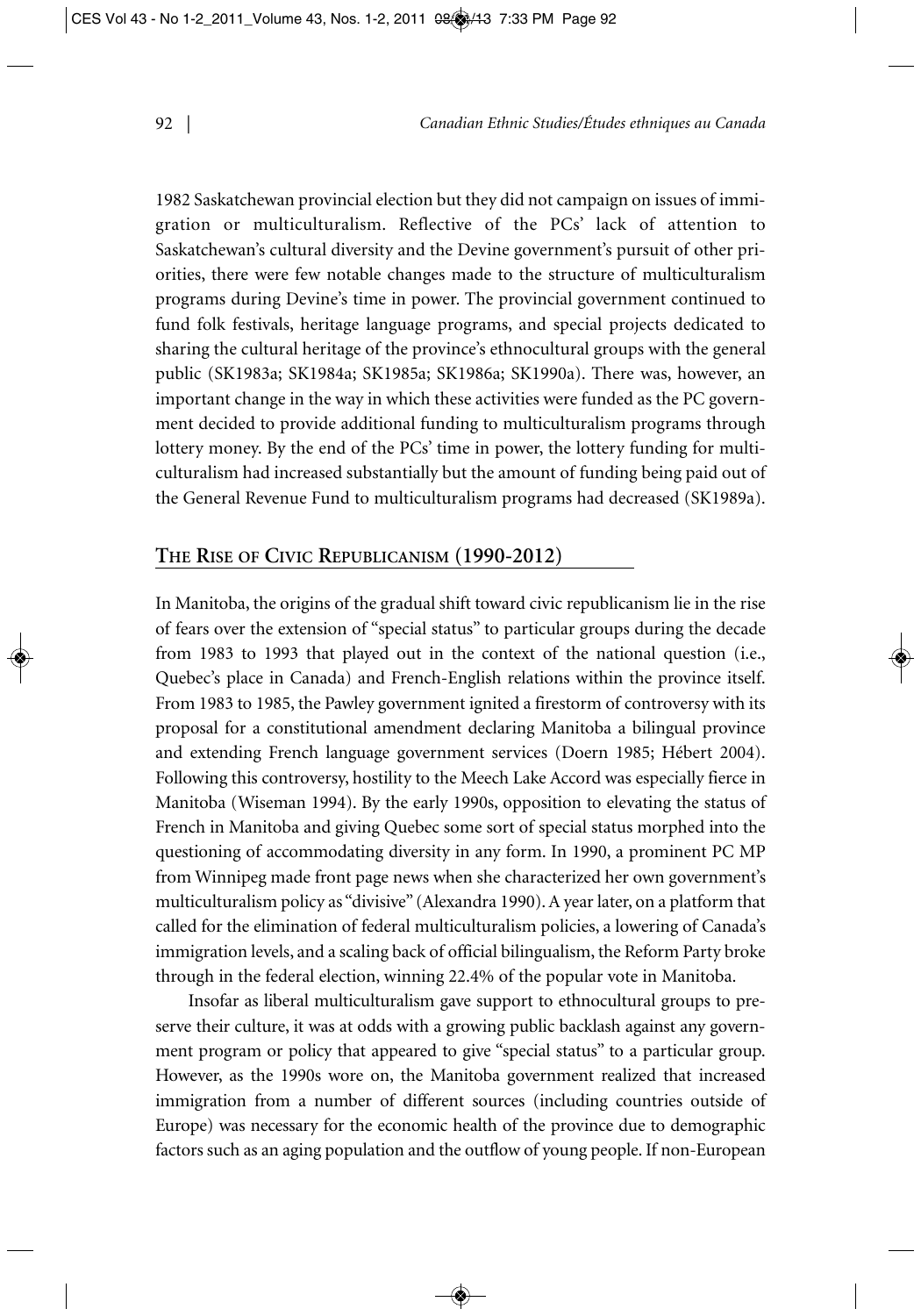immigrants coming to Manitoba could claim special group rights concerning the cultural preservation inherent in liberal multiculturalism, it could drain public support for large-scale immigration. The problem was simple: how to increase the immigration needed for economic growth when Manitoba society was expressing reservations about accommodating ethnic diversity? The answer was civic republicanism.

In May 1990, the Filmon minority government introduced Manitoba's first official multiculturalism policy that marked the beginning of a shift from liberal multiculturalism towards a civic republican perspective that stressed integration, participation, and shared values. During the crisis over bilingualism in Manitoba, the PCs had argued in favour of Anglo-conformity by asserting that Manitoba always was and always should be an "English" province (Hébert 2004, 104-107). To counter the PCs' Anglo-centric image, the policy asserts that "the fact of multiculturalism—a variety of races and cultures having to find ways to live together," has always been part of Manitoba due to its multicultural heritage (MB1990a). Indeed, the Minister responsible for multiculturalism insisted that, since the province's First Nations had different languages and customs before Europeans arrived, Manitoba had been multicultural "from the beginning of time" (MB1992e). At the same time, there was a shift away from the focus on cultural preservation and cultural sharing of the Schreyer and Pawley governments as well as the denial of special status for any particular group or minority culture. The 1990 policy maintained that Manitoba is both a "multicultural society" and a "single society—united by shared laws, aspirations, and responsibilities" (MB1990a). In this unified and multicultural society, new and established ethnic groups face the "dual challenge" of integrating while, at the same time, enhancing their homeland cultures (Ibid.).

After the Filmon government won a majority, the Multiculturalism Act was introduced in the Legislature. The Act codified the "multicultural ideal" that had been presented in the May 1990 policy and created a multiculturalism secretariat and a minister responsible for multiculturalism to implement the *Act* (MB1992b). The Act was passed unanimously with the opposition parties expressing strong support for its "unity through diversity" approach and the government stressing how its vision of multiculturalism was in line with the Canada Clause contained in the proposed Charlottetown Accord (MB1992c). While they were concerned with strengthening the teaching of heritage languages and anti-racism programs, representatives of ethnic groups that presented at the committee hearings for the *Act* were quite supportive of the legislation (MB1992e). Indeed, a report by the umbrella group for ethnic communities in Manitoba argued that cultural preservation should be supplemented with programs concentrating on integration, settlement, and combating racism in order to make multiculturalism a "unifying factor for all communities under the umbrella of Canadian unity and Canadian nationalism" (MB1992i).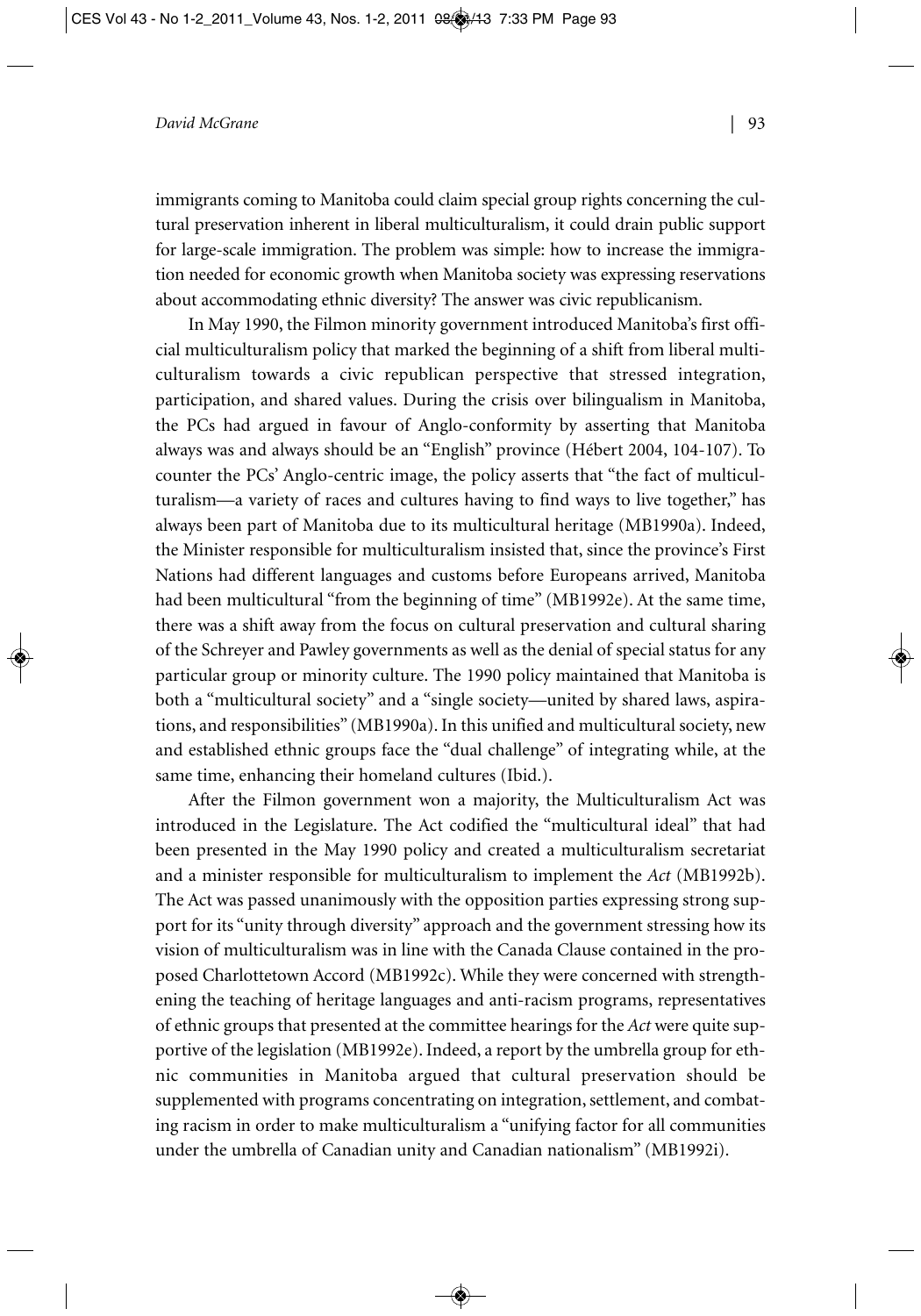The new Act set out a clear framework for the Filmon government's multiculturalism policy which began to exhibit a strong tendency towards civic republicanism. For instance, the provincial government abdicated its leadership role in expanding the teaching of heritage languages. Under a new policy, heritage language classes and bilingual heritage language schools could be created only on the initiative of the individual school board, provided that the Department of Education had an approved curriculum for the language, judged that qualified teachers were available, and determined that the enrolment was sufficient (MB1992f). As opposed to focusing on cultural preservation, state support for heritage languages was justified by arguing that multilingualism is an asset in an era of globalization, and, since heritage language classes are open to all students regardless of ethnic background, their study promotes understanding of Manitoba's multicultural identity (Ibid.). The Filmon government further downplayed the cultural preservation and cultural recognition aspects of liberal multiculturalism by enacting a policy whereby there would be no art grants specific to ethnocultural art, and all art grants would be awarded based only on artistic merit (MB1992d). The government's new focus on removing barriers to participation and integration was apparent in new grants for ethnocultural organizations to create projects aimed at improving their members' understanding of Canadian citizenship (MB1992g; MB1993a).

The most important advance in multiculturalism policy by the Filmon government was the creation of the province's first multiculturalism curriculum for K-12 schools. The new curriculum stressed three aspects of the government's new civic republican approach. First, the curriculum encouraged the duplicity of identity through activities which assisted students in developing a "strong sense of personal identity as Canadians and as members of their ethnocultural groups" (MB1992h). Second, the curriculum sought to make students appreciate the equal contribution of all ethnocultural groups to Canadian society, and to realize the "interdependence of all ethnocultural groups" (Ibid.). Finally, the curriculum stressed the right and responsibility of people of all ethnic backgrounds to fully participate in Canadian society. In pursuit of the goal of encouraging participation, the Filmon government created new ESL programs in schools for immigrant children during class hours to quicken their integration into Manitoba's broader society (MB1993b).

Ultimately, the Filmon government's embrace of civic republicanism was connected to electoral considerations and Manitoba's economic interest that was endangered by demographic shifts. Its initial embrace of civic republicanism can be explained by his attempts to re-brand the PCs as a party representing all parts of Manitoba society in order to attract votes from ethnic groups in key swing ridings in Winnipeg (Adams 2008, 46-54). The movement towards civic republicanism offered a contrast to both the Anglo-conformity traditionally associated with the PCs and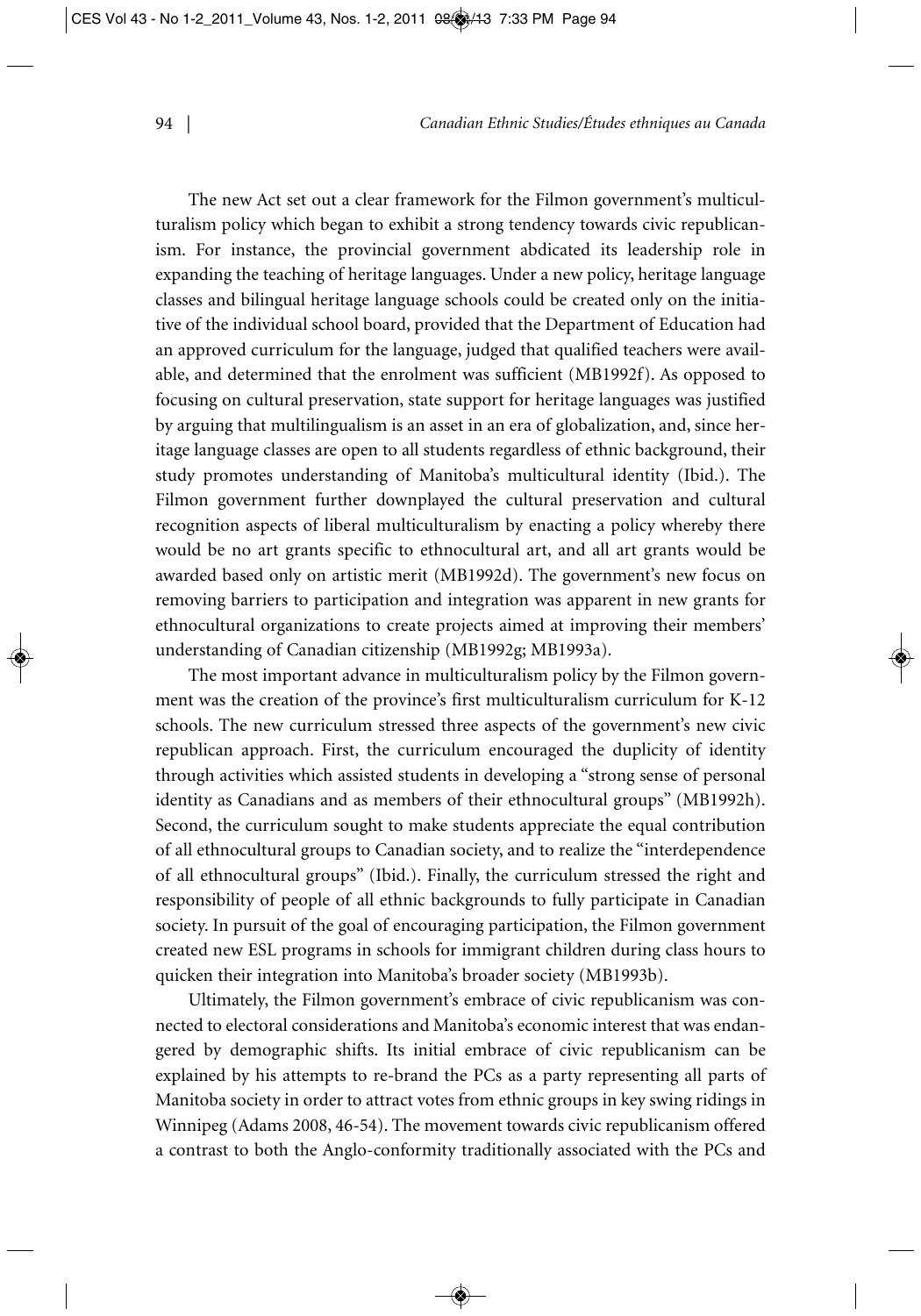the liberal multiculturalism associated with the NDP. As his mandate progressed, Filmon also began to find civic republicanism to be useful for his economic agenda that highlighted the importance of immigration from diverse non-European sources to respond to demographic challenges. The Manitoba government feared a shortage of skilled labourers as the province's share of immigration dropped in proportion to its share of Canada's population (MB1994a). As such, the government began a variety of aggressive recruitment efforts, including signing provincial nominee agreements with the federal government, overseas promotional tours, international advertising, a 24-hour Winnipeg-based call center, and co-operation with immigration officers in Canadian embassies to promote Manitoba as a destination for new immigrants (MB1998b; MB1999a). Civic republicanism reassured the Manitoba population that the provincial state would work hard to integrate the newcomers from increased immigration as opposed to just providing them resources with which to retain their homeland culture.

Interestingly, the NDP provincial government under the leadership of Gary Doer and Greg Selinger has followed almost exactly the same policies in the areas of multiculturalism and immigration as the Filmon government. By the time that the NDP came to power in 1999, the province's business community was arguing that a widespread consensus had formed in Manitoba society which held that a "demographic meltdown" was coming due to the province's aging population, falling birth rate, young people leaving the province, and low levels of immigration that would result in chronic labour shortages, declining economic growth, a dwindling population, lower government revenues, and an overall decrease in the quality of life (MB2001a). In response to this "doomsday scenario," the Manitoba Business Council, made up of the CEOs of the 60 largest corporations in Manitoba, called on the government to create a "community-based, all sectors approach" to compete in the international competition for skilled immigrant workers (Ibid.). The Doer government responded by making immigration a pillar of its economic strategy and creating a number of overseas recruitment campaigns centered on the provincial nominee program (MB2005a; MB2007a; MB2007b; MB2008a). Reflecting a civic republican orientation, the government redesigned the assessment criteria of its nominee program to focus on nominating immigrants who easily integrate into Manitoba and, therefore, would reside in the province for a long period of time. In 2008, the government noted that the profile of the typical immigrant to Manitoba was a person who has secured a job, speaks English, has family in Manitoba, and came from a country whose ex-patriots have already established a presence in the province (MB2008b). At the same time, the government expanded its funding to immigrant settlement NGOs and created its own four-week orientation to Manitoba and Canadian culture for new arrivals (MB2004a). Reflecting civic republicanism,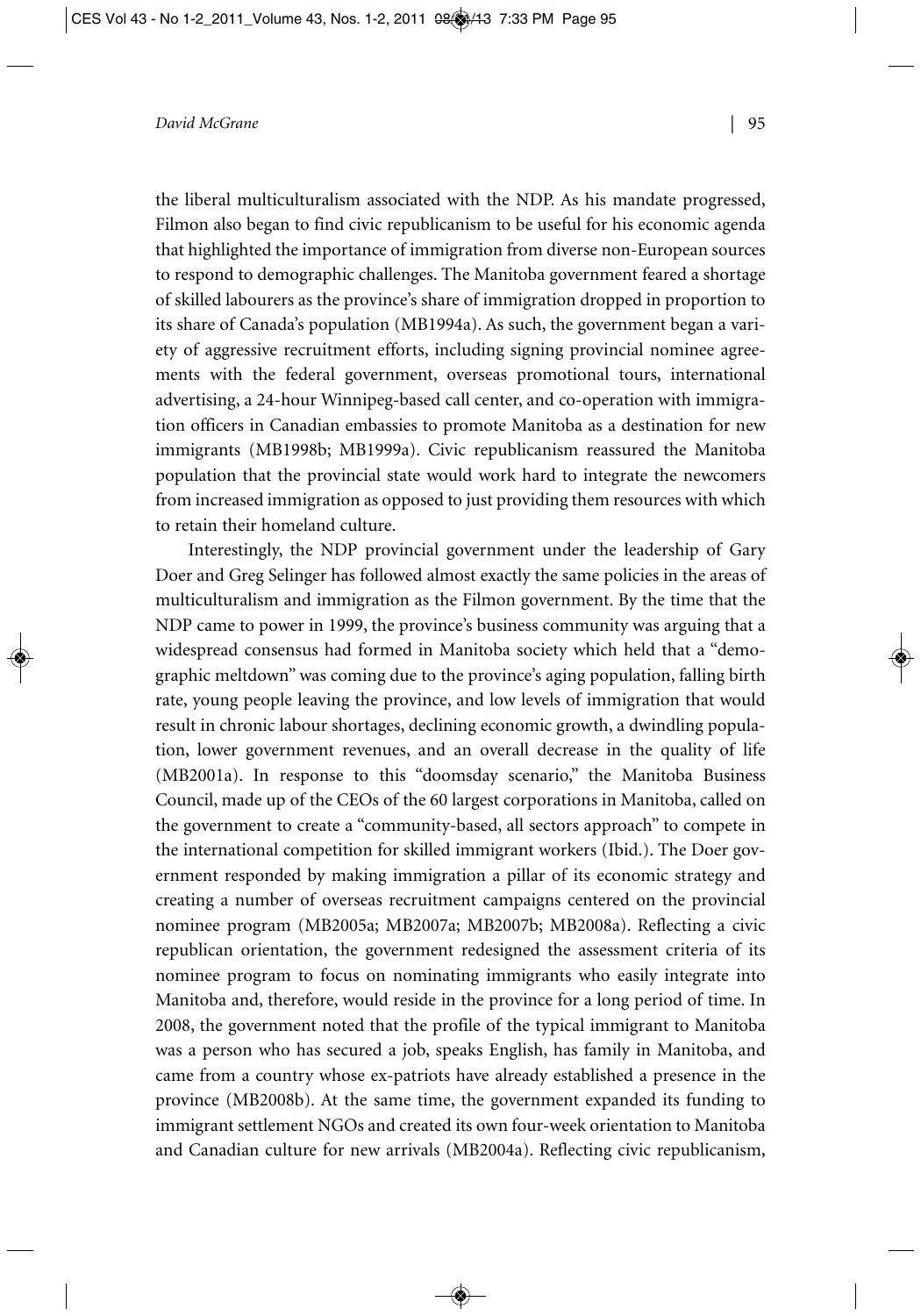the government stressed settlement services designed to integrate immigrants into Manitoba society, such as ESL training and citizenship classes (MC2007c).

In comparison to these bold moves on immigration policy, multiculturalism policy now appears to be an afterthought in Manitoba. In 2007-2008, the Manitoba government spent \$23.7 million on immigrant recruitment and settlement but only \$682,000 on multiculturalism programs (MB2008b). Since the Manitoba government does not publicly release a list of the multiculturalism projects that it funds, a Freedom of Information Request was required to get a sense of the grants given to ethnocultural groups. During the 2002-2003 fiscal year, over 80% of the monies within the Ethnocultural Community Support Program were allocated to "Heritage Languages and Cultural Preservation" and 20% was allocated to "Intercultural Exchange and Education." However, by 2007-2008, the ratio had been re-balanced with half of the monies going to each category. It seems that intercultural exchange as a method to promote Manitoba's multicultural identity is gaining in importance over cultural preservation.

While the Multiculturalism Secretariat is the sole body responsible for antiracism in the Manitoba provincial government, its current activity in this area is very limited. Using money from the federal government that was made available as a component of the Martin government's Action Plan Against Racism, the Secretariat runs a small program to fund anti-racism projects by local NGOs (MB2008c). Antiracism funding amounted to only \$4,732 in 2008-2009 according to a Freedom of Information request.

The NDP government continues the Filmon government's policies on heritage languages (MB2008d; MB2008e) and has adopted reforms to the teaching of multiculturalism in K-12 schools that are congruent with civic republicanism. Indeed, the principles driving the education reforms were that "all students and families must have equitable opportunities to participate fully in the education system in Manitoba" and that schools "encourage a sense of community and belonging that promotes socially responsible behaviour and action" (MB2006b). To achieve this goal, the government has increased ESL, launched a public awareness campaign concerning the need to accommodate diversity in schools, and supported the hiring of more teachers from ethnic minorities. When it comes to combating racism, the curriculum focuses on "developing an appreciation and informed knowledge about the unique place of Aboriginal peoples in Canada as an essential part of anti-racism education" (Ibid.). It appears that to the extent that the Manitoba government does have an anti-racism policy, it is oriented towards combating racism against Aboriginal peoples as opposed to immigrants.

In Saskatchewan, the NDP under Roy Romanow were elected to office in 1991. Unlike Manitoba in the early 1990s, Saskatchewan had a very small Francophone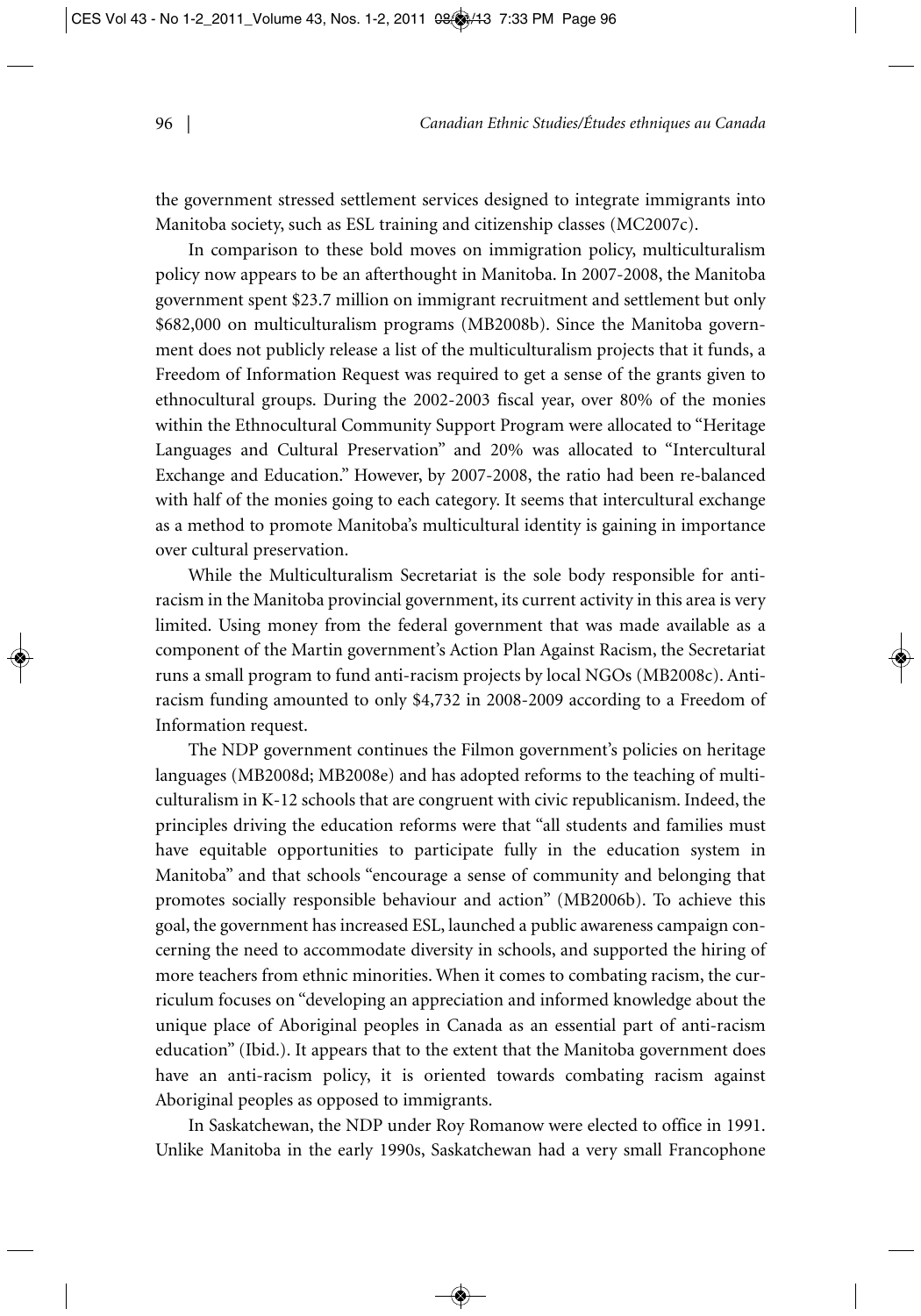population and a small population of new immigrants (SK2008a) so the debates around multiculturalism and national unity were not taken up with the same vigour (Leeson 1990). As the province's economy grew, the Romanow government decided to concentrate on expanding skills training to fill the needs of the expanding labour market as opposed to immigration (SK1995a). The Romanow government was further aided in filling Saskatchewan's labour market needs because baby boomers had not yet begun to retire and negative interprovincial migration was slowing (SK2009a). As such, the Romanow government was uninterested in attracting and settling immigrants since it felt that Saskatchewan's economic prosperity could go on unabated with minimal international immigration. Indeed, the only notable move by the Romanow government in the area of immigration was the creation of a small provincial nominee program that had only attracted 48 immigrants by the time that Romanow left office (SK2001a).

As opposed to national unity, multiculturalism, or immigration, it is clear that deficit elimination through spending cuts and tax increases was the overriding priority during the Romanow years (Marchildon 2004). In this context of fiscal restraint, the low number of immigrants in Saskatchewan meant a small lobby to advocate for increased spending on immigrant settlement or public funding to support ethnocultural communities. The task of lobbying for multiculturalism programs generally fell to third- and fourth-generation immigrants from Eastern and Central Europe. However, Saskatchewan's third- and fourth-generation immigrants were getting further removed from the ethnic heritage of their grandparents and great-grandparents through intermarriage and the slow processes of assimilation, especially in terms of language. The 2001 census shows a decrease in the number of people who spoke heritage languages in Saskatchewan as well as a large increase in the number of people reporting multiple ethnic origins and people identifying themselves as simply "Canadian" (Statistics Canada 2003). At the same time, the percentage of Aboriginal peoples in Saskatchewan increased from 9.7% of the population to 13.5% during the 1990s (Anderson 2005), crowding out concerns about ethnic diversity related to new immigrants or pioneer ethnocultural communities. Due to the Romanow government's ambivalence and the federal government's lack of attention to the geographical distribution of immigrants during most of the 1990s, 20,013 immigrants came to Saskatchewan from 1991 to 2001 and only 57% of those immigrants stayed in Saskatchewan (compared to 41,640 immigrants in Manitoba with a retention rate of 78% over the same time period) (Elliott 2003, 49). By 2001, immigrants (defined as residents not born in Canada) made up only 5% of Saskatchewan's population compared with 12% in Manitoba and 15% in Alberta. Most of Saskatchewan immigrants had been in the province for many years (Ibid. 50).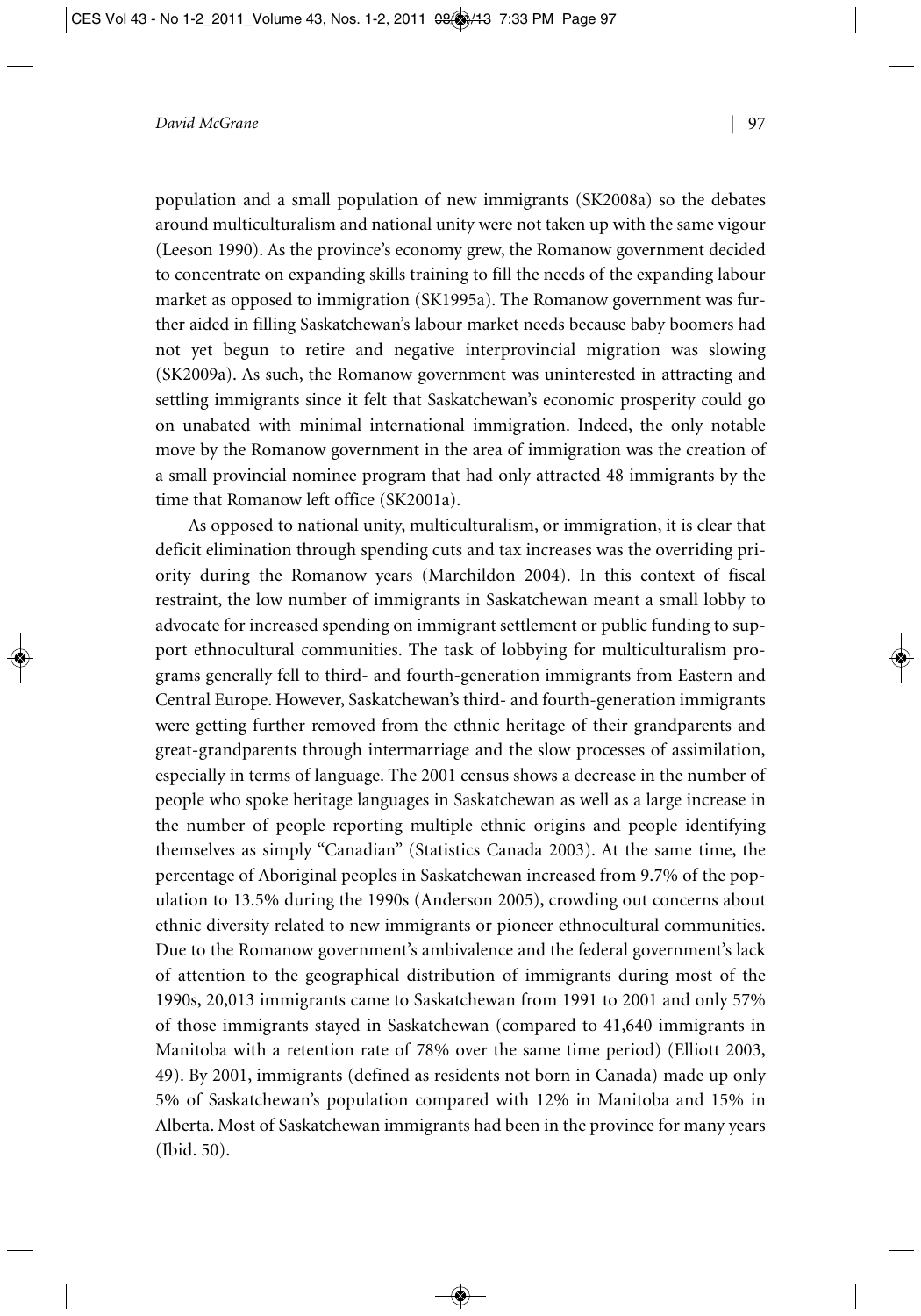Given the relative unimportance of immigration to the province's economy and a lack of interest groups pushing the issue, other problems such as the deficit and Aboriginal policy dominated public discourse as immigration and multiculturalism were buried deep within the provincial state apparatus. In the rash of spending cuts by the Romanow government, all of the liberal multicultural initiatives that dated from the Blakeney era such as grants for out-of-school heritage language programs and funding for special projects dedicated to sharing the cultural heritage of the province's ethnic groups with the general public were eliminated (SK1993a; SK1995c; SK1996a; SK1996b; SK1996c). The Department of Recreation, Multiculturalism, and Culture was abolished and the responsibility for cultural policy, including the Multiculturalism Act, was shifted to the Department of Municipal Government (SK1994a; SK1995b).

After the cost-cutting settled down, the NDP passed a new Multiculturalism Act in 1997 that was originally drafted by a committee of representatives from ethnocultural groups. This committee of ethnocultural representatives argued that the emphasis of the 1974 Multiculturalism Act on cultural preservation, cultural sharing, and heritage languages was outdated. While it held that these traditional liberal multicultural concerns remained an essential part of multiculturalism, it contended that Saskatchewan's updated legislation should reflect new civic republican themes such as anti-racism, immigrant settlement, and ensuring that "all citizens participate in the province's economic, social, and cultural opportunities" (SK1996d).

Following the recommendation of the committee, the new Act combined aspects of liberal multiculturalism and civic republicanism. It stated that the policy of the Government of Saskatchewan was to "preserve, strengthen, and promote all cultures," acknowledge the role of ethnic communities in building Saskatchewan, recognize the different languages spoken in the province, and enhance intercultural understanding (SK1997a). There was also a clear civic republican thrust in the legalisation. The Act clarified that the cultural development of ethnic minorities must take place in the framework of "democratic principles and laws of Canada" and stipulated that the provincial government will promote the "full, free and equal participation of all individuals in Saskatchewan society" and "facilitate the settlement of immigrants in Saskatchewan and their adaptation to and integration into Saskatchewan society." In introducing the legislation, the NDP Minister was clear that "we don't see the passage of this legislation costing, for instance, the taxpayers of Saskatchewan more money" (SK1997c). In fact, the new Act did not contain provisions for the creation of any new bureaucratic machinery to implement its vision of multiculturalism, such as a Multiculturalism Secretariat or a Saskatchewan Foundation for Multiculturalism as had been recommended by the committee of ethnocultural representatives.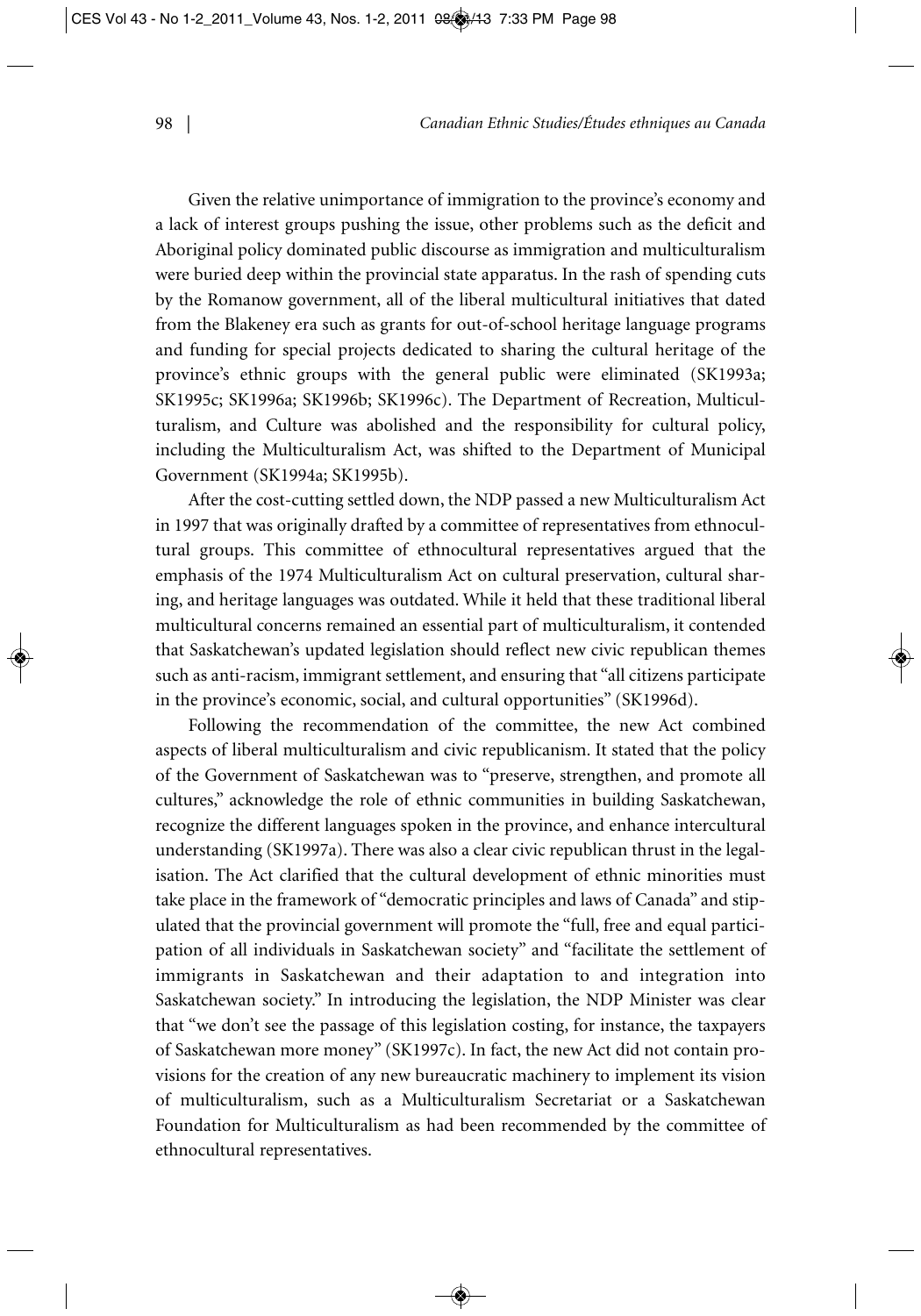Throughout the rest of its time in power, the NDP stayed true to the minister's claim that the Multiculturalism Act would not cost taxpayers more money. During the remainder of the NDP's mandate, no money from the General Revenue Fund was allocated to multiculturalism programs. The Multicultural Advisory Council that the Blakeney government had created to advise the cabinet on matters relating to multiculturalism was eliminated. In its place, the government created Saskculture as an arms-length agency responsible for the distribution of lottery funds to all cultural organizations in the province including ethnocultural associations (SK1997d; SK1997e; SK1997f; SK1999a; SK1999b). Non-for-profit cultural organizations joined Saskculture as voting members and democratically elected a 12 person Board of Directors which must have two representatives from ethnocultural communities. With little guidance or direction from the provincial government, Saskculture is now the sole policymaking body in regard to the distribution of lottery funds to support multiculturalism in Saskatchewan.

Saskculture has decided to ignore the civic republicanism aspects of the Multiculturalism Act and to re-create the liberal multicultural programs of the Blakeney and Devine eras that were eliminated due to Romanow's spending cuts. Based on the recommendation of a committee made up of representatives of ethnocultural associations, Saskculture has adopted a definition of multiculturalism that is very reflective of the liberal multiculturalism model. The definition stresses openness to experiencing and celebrating cultural differences; encouragement of cultural sharing; and respect for the right of "individuals and groups to maintain and practice their cultural heritage" (SK2008b). Following this definition, Saskculture provides funding to province-wide ethnocultural organizations (who may have local chapters), out-of-school heritage language programs, folk festivals, ethnocultural fine arts, and ethnocultural museums (SK 2000a; SK2001b; SK2002a; SK2003a; SK2004a; SK2005a; SK2006a; SK2007a; SK2008c). An analysis of Saskculture grants from 2000-2008 reveals that all funding given to ethnocultural associations went towards projects whose purpose could be classified as cultural preservation (Ibid.) as opposed to funding dedicated to civic republican purposes such as integrating newcomers into their host society.

For its part, the provincial government took a major step forward in the teaching of multiculturalism in Saskatchewan schools by adopting its first policy of multicultural education in 1994 that mixed liberal multicultural and civic republican themes. In terms of liberal multiculturalism, it stressed the importance of a society that "takes pride in its heritage" and asserts the "freedom of all individuals and groups to the retention and development of their cultures as a part of the Canadian identity" (SK1994b). Following civic republicanism, the policy speaks of the need to foster a commitment in students to "participate in the democratic process of government and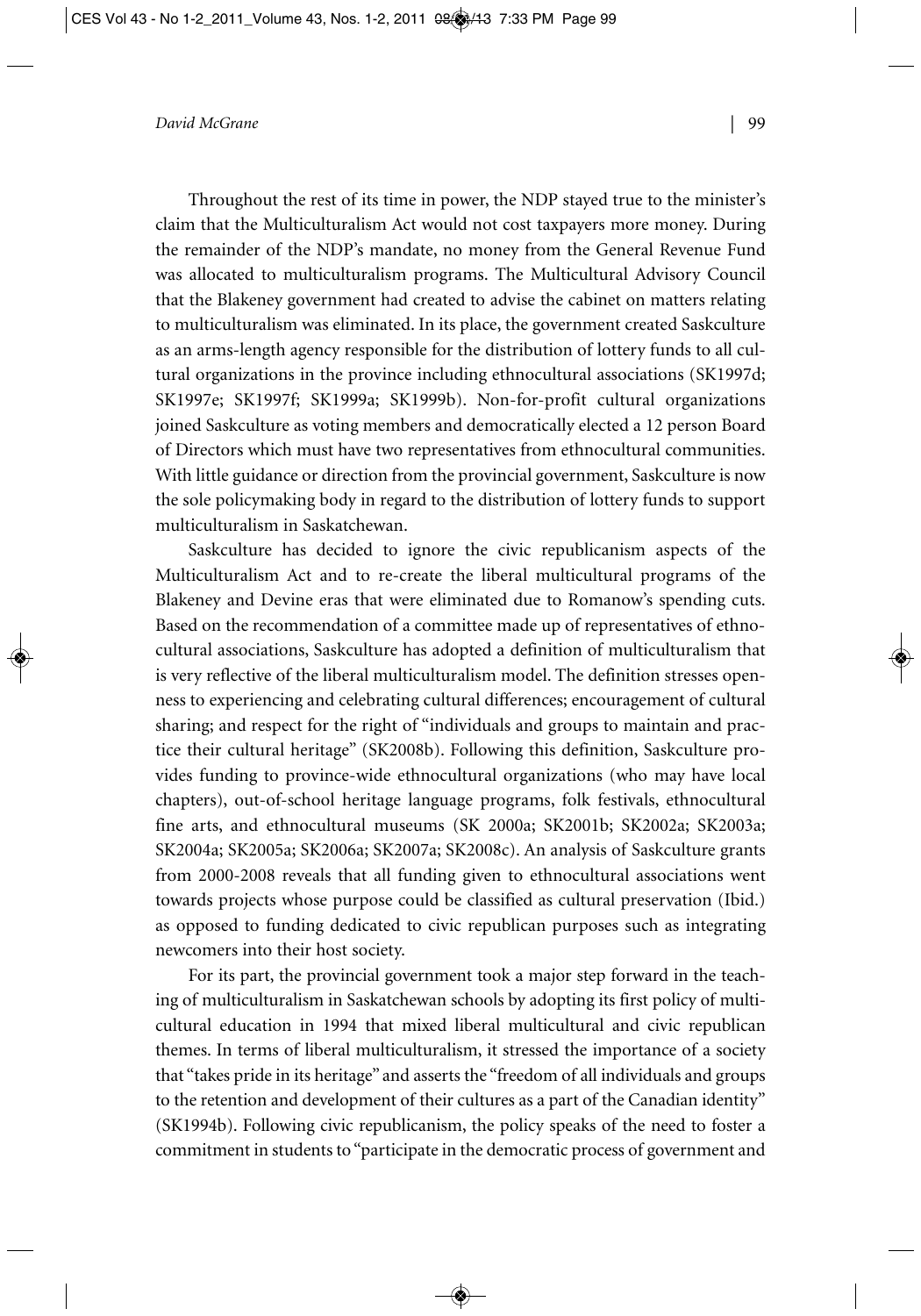perform the duties of citizenship." However, innovations in multicultural education were not high on the Department of Education's list of priorities. Instead, the Department focused heavily on initiatives to improve the sensitivity of the educational system to those belonging to Aboriginal cultures and to educate all students concerning the contribution of Aboriginal peoples to Saskatchewan history and their treaty rights (SK1997b; SK2000b). Similarly, a 1994 policy on heritage languages did not commit the government to any expansion of heritage language instruction and put the onus on school boards and NGOs to organize and fund any new programs in this area (SK1994b). Recently, the Saskatchewan Department of Education has stopped using the term "heritage language" in favour of the term "international language." This shift in vocabulary was accompanied by new high school curricula for Mandarin and Russian that it stated were warranted by the increasing economic and diplomatic importance of these languages (SK2000c; SK2001c).

Like previous Saskatchewan governments, the Romanow and Calvert governments left it up to the Saskatchewan Human Rights Commission (SHRC) to create and administer anti-racism programs in Saskatchewan. Besides the limited educational initiatives by the SHRC, the Department of Municipal Affairs developed a small grant program for community projects to address discrimination and racism (SK2000d). Near of the end of its term, the Calvert government began to draft an anti-racism strategy that came as a response to a recommendation in the Report of the Commission on First Nations and Métis Peoples and Justice Reform (SK2004b). Like the anti-racism component of Manitoba's curriculum for K12 schools, this draft strategy was based on belief that the main axis of racism in Saskatchewan was racism against Aboriginal peoples (SK2008d).

Upon ascending to power in 2007, the Saskatchewan Party government under the leadership of Brad Wall commenced a review of Saskatchewan's cultural policy. However, the documents surrounding the review have not emphasized the importance of multiculturalism to Saskatchewan's culture and have made no suggestions on reforming Saskculture's current programs in this area or changing the way that multiculturalism is funded (SK2008e; SK2009b; SK2010a). Instead, the stress has been on the promotion of First Nation and Métis culture and improving the profitability of cultural industries. Similarly, no changes have been made in the heritage language and anti-racism components of multiculturalism. The only notable development has been the Wall government's quiet halting of work on the NDP's antiracism strategy (SK2009c).

Ultimately, there has not been a full-scale policy shift from liberal multiculturalism to civic republicanism in Saskatchewan. The economic and demographic circumstances of Saskatchewan led to ambivalence towards the national "crisis" of multiculturalism because immigrants were not an electorally important group and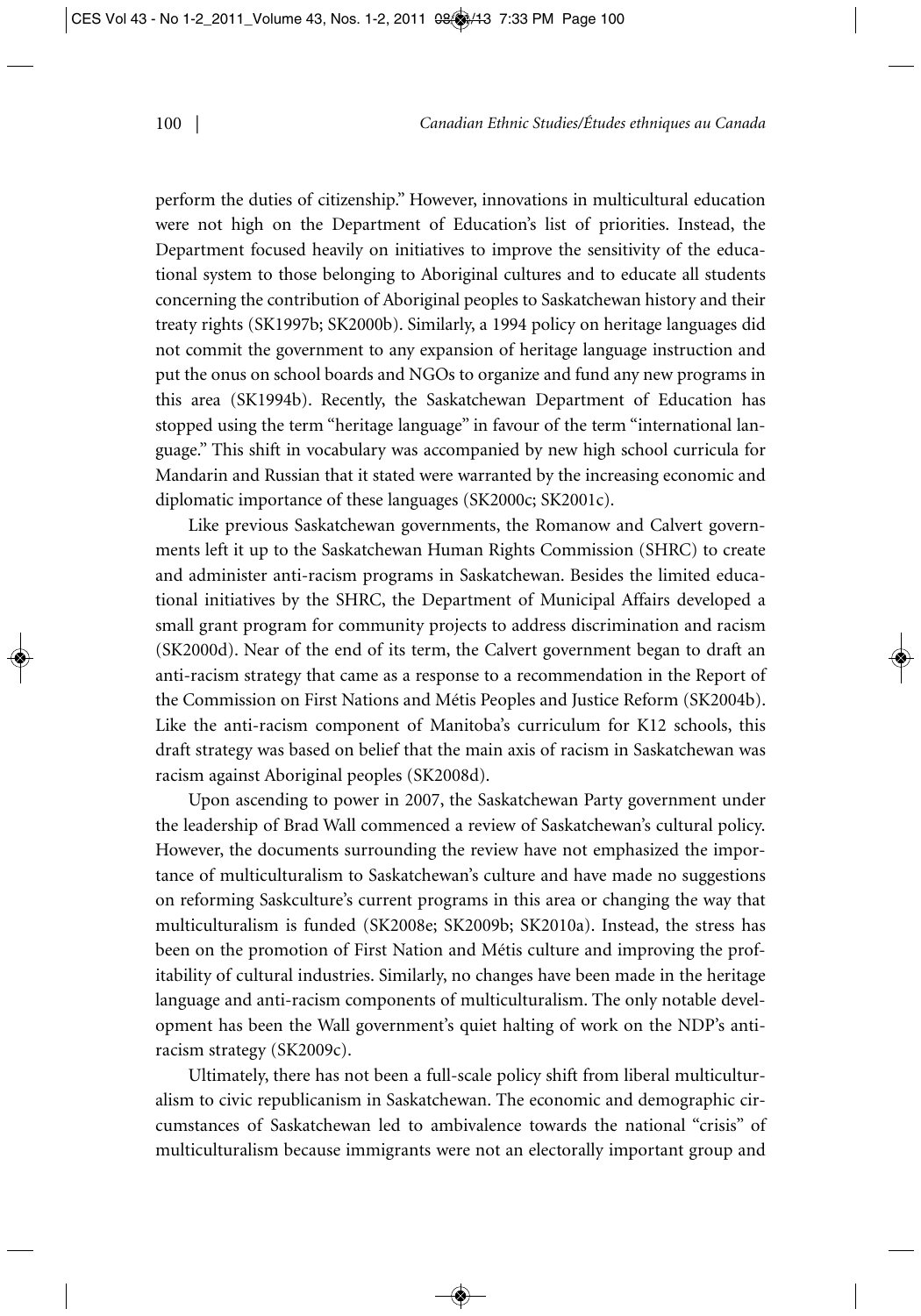deficit cutting was the top priority. The result has been a lack of coherence in its multiculturalism policy, as its Multiculturalism Act and K-12 multiculturalism curriculum reflect a civic republicanism ethos while Saskculture continues with programming reflecting a liberal multiculturalism ethos.

#### **CONCLUSION**

It is tempting to see the shift towards civic republicanism as part of a broader trend towards the retrenchment of the welfare state similar to what has happened in other areas of social policy or as an element of the dominance of neo-liberal ideology like Abu-Laban and Gabriel (2002) have found in their examination of federal multiculturalism policy. However, civic republicanism is not so much about the cutting of costs as the shifting of spending priorities. The Manitoba provincial government is spending relatively large sums of money on settling immigrants in a way that leads to the adoption of shared identity and shared values, and has reallocated its spending on grants to ethnocultural groups away from cultural preservation and towards intercultural exchange in order to construct an overarching "multicultural" Manitoba identity. Certainly, both the Saskatchewan and Manitoba governments justify their immigration policies on exclusively economic grounds similar to the federal government. However, the civic republican thrust within their multiculturalism policies is not necessarily connected to neo-liberal ideals of "individual self-sufficiency…competitiveness, efficiency, choice, and consumerism" (Abu-Laban and Gabriel 2002, 21). To the extent that it encourages newcomers to adopt shared values and identities, civic republicanism is actually quite unconcerned with neo-liberal ideals of choice and individualism. Civic republicanism is more concerned with building bonds of community and nation-building as opposed to consumerism and competitiveness.

Despite the overarching similarities with the evolution of federal multiculturalism policy, it is interesting to note how Saskatchewan and Manitoba have shaped their multiculturalism in reaction to their own circumstances and the variations in the evolution of multiculturalism between the two provinces. As immigration becomes a more "provincialized" policy area, the decisions that provincial governments make on how to manage the growing ethnic diversity in their jurisdictions will have important effects on newcomers to Canada. Civic republicanism, with its emphasis on integration, participation, and shared values, may become an increasingly popular model for these provincial governments, and more research at the provincial level in Canada may have to be done to understand such an important transformation.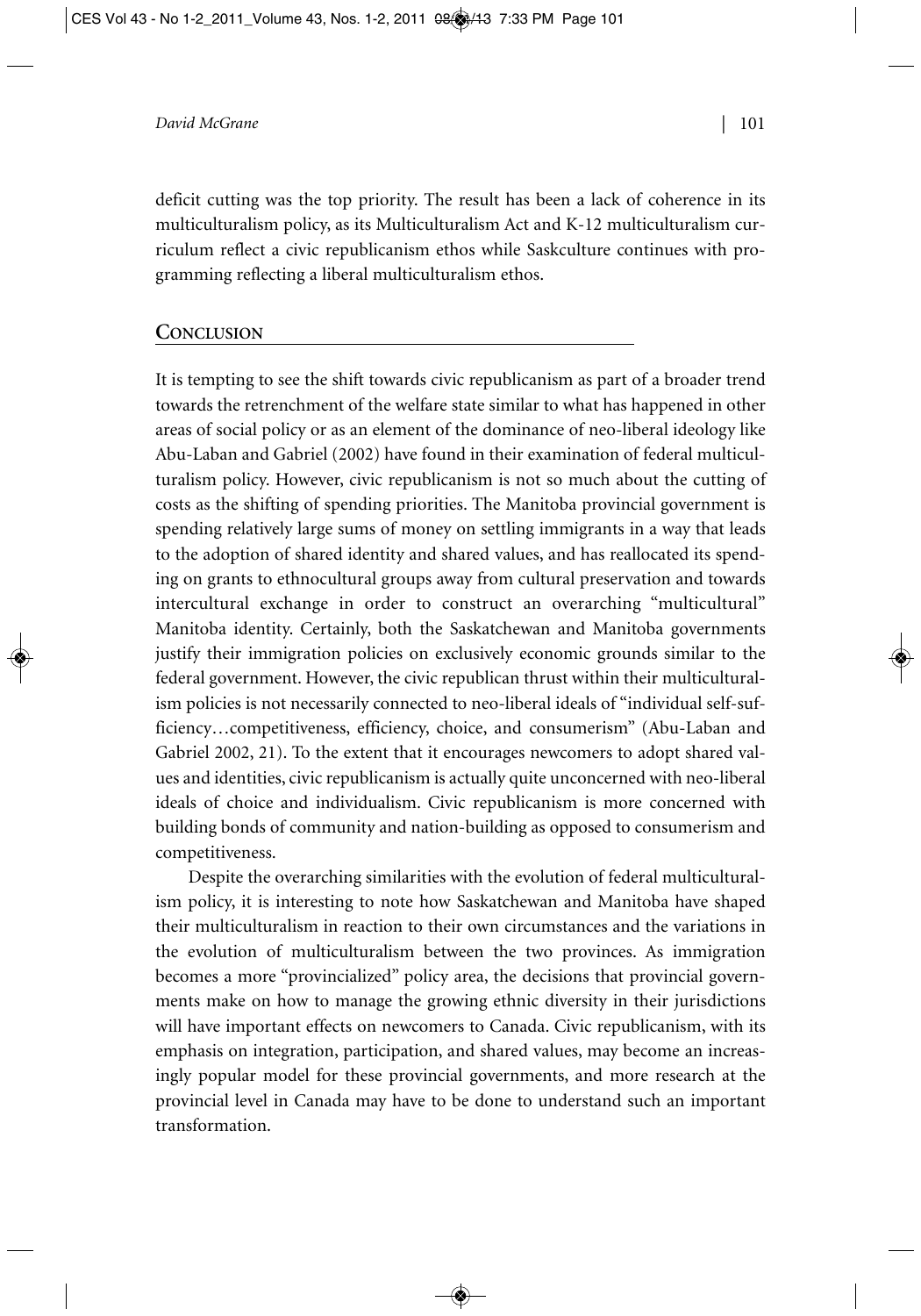#### **APPENDIX A: MANITOBA AND SASKATCHEWAN PROVINCIAL GOVERNMENT DOCUMENTS RELATING TO MULTICULTURALISM**

Due to the large number of government documents analyzed, it is quite inconvenient to use the abbreviated in-text citation system. In the above text and this appendix, Manitoba and Saskatchewan provincial government documents are cited using the identifier they were assigned during the research process. The identifier consists of a two letter code for the province (SK= Saskatchewan and MB= Manitoba) followed by the document's year of publication and a lower case letter to distinguish the document from other documents that the provincial government published in the same year. The documents are listed chronologically below. While over 250 documents were consulted during researching this article, only those specifically cited in the text are included in this appendix.

*Saskatchewan Government Documents*

- SK1968a: Honourable Ross Thatcher, Premier of Saskatchewan, *Constitutional Conference Proceedings,* February 5-7.
- SK1973a: Government of Saskatchewan. *Report on the Proceedings of the Seminar '73: Multiculturalism in Saskatchewan….an opportunity for action, a challenge.*
- SK1974a: Government of Saskatchewan, *An Act Establishing the Saskatchewan Multicultural Advisory Council and the providing for Assistance to Individuals and Groups.*
- SK1974b: Paul Mostoway, NDP MLA, *Proceedings of the Saskatchewan Legislative Assembly,* April 25th, 1974.
- SK1974c: Department of Culture and Youth, *Annual Report 1973-74.*
- SK1974d: Gordon MacMurchy, Minister of Education, *Proceedings of the Saskatchewan Legislative Assembly,* February 27th.
- SK1976a: Department of Culture and Youth, *Annual Report 1975-76*.
- SK1977a: Department of Culture and Youth, *Annual Report 1976-77.*
- SK1978a: Department of Culture and Youth, *Annual Report 1977-78.*
- SK1979a: Department of Culture and Youth, *Annual Report 1978-79*.
- SK1980a: Department of Culture and Youth, *Annual Report 1979-80.*
- SK1982a: Department of Culture and Youth, *Annual Report 1981-82*.
- SK1983a: Department of Culture and Recreation, *Annual Report 1982-1983.*
- SK1984a: Department of Culture and Recreation, *Annual Report 1983-1984*.
- SK1985a: Department of Culture and Recreation, *Annual Report 1983-1985*.
- SK1986a: Department of Culture and Recreation, *Annual Report 1983-1986.*
- SK1989a: Taskforce on Multiculturalism, *Multiculturalism in Saskatchewan: Report to Minister's Committee on Multiculturalism,* Regina.
- SK1990a: Department of Culture, Multiculturalism, and Recreation, *Annual Report 1989-1990.*
- SK1993a: Ad Hoc Cultural Restructuring Committee, *Cultural Renaissance: Building a Community, Ad Hoc Cultural Restructuring Committee Final Report,* October.
- SK1994a: Saskatchewan Municipal Government, *Annual Report 1993-1994.*
- SK1994b: Saskatchewan Education, Training and Employment, *Multicultural Education and Heritage Language Education Policies.*
- SK1995a: Saskatchewan Education, Training and Employment, New Release: "Training Programs Leading to Jobs", November 14th.
- SK1995b: Saskatchewan Municipal Government, *Annual Report 1994-1995.*
- SK1996a: Saskatchewan Municipal Government, Culture and Recreation Division, *Strategy for Achievement.*
- SK1996b: Saskatchewan Municipal Government, Culture and Recreation Division, *Strategy for Achievement Update.*
- SK1996c: Interim Heritage Council, *Perspectives on Heritage, Interim Heritage Council Discussion Paper,* June.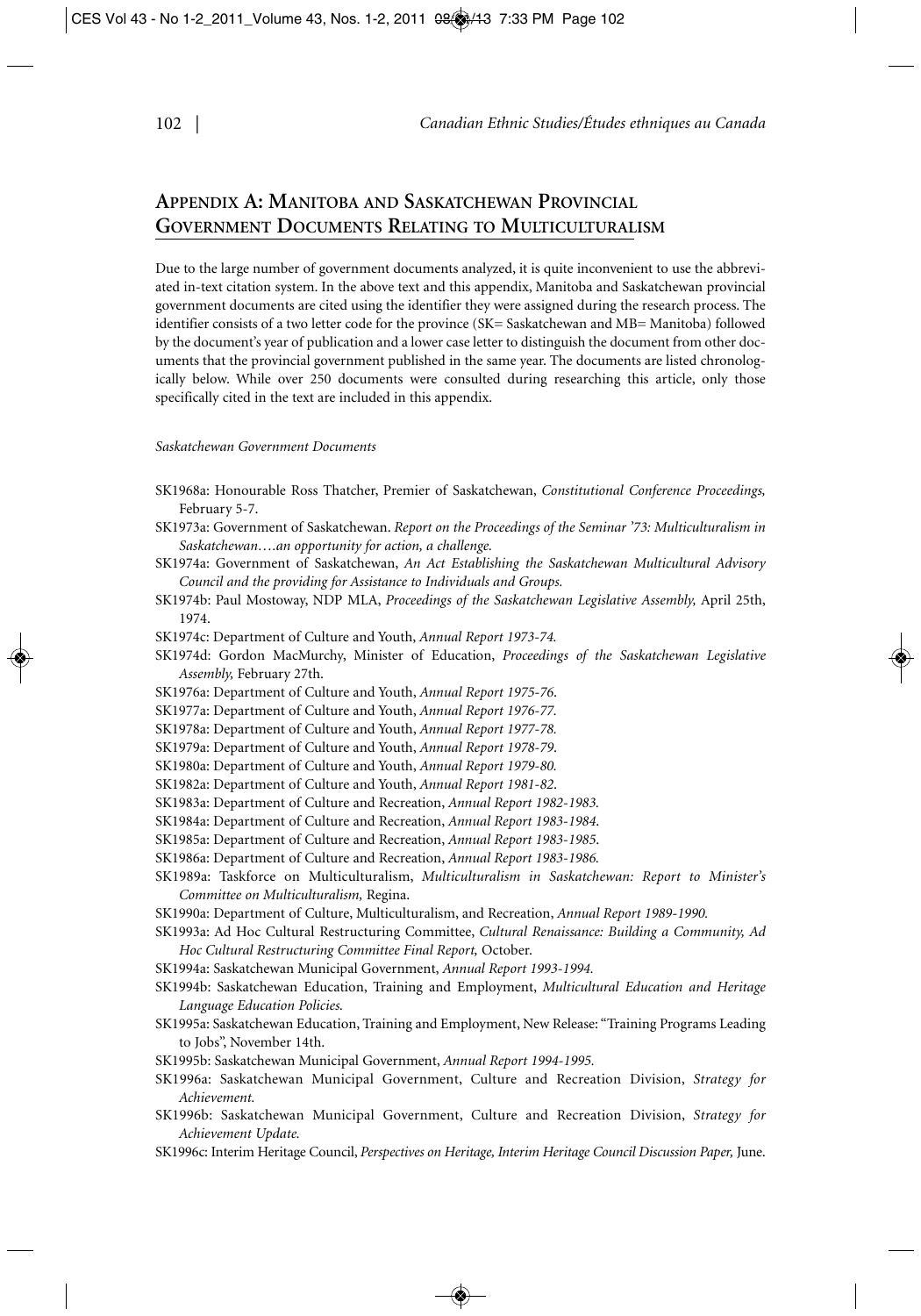- SK1996d: Multiculturalism Legislation Framework Consultation Committee, *August 1996 Report,* submitted to Honourable Carol Teichrob, Minister of Municipal Affairs, August.
- SK1997a: Government of Saskatchewan, *The Multiculturalism Act.*
- SK1997b: Saskatchewan Education, *Our Children, Our Communities, and Our Future: Equity in Education, A Policy Framework.*
- SK1997c: Carol Teichrob, Minister of Municipal Government, *Proceedings of the Saskatchewan Legislative Assembly,* April 23.
- SK1997d: SaskCulture Transition Committee, *SaskCulture: A Proposed Framework,* February.
- SK1997e: Cultural Industries Development Strategy Committee, *Saskatchewan Cultural Industries Development Strategy.*
- SK1997f: The Saskatchewan Arts Board, *Provincial Funding to Arts and Culture in Saskatchewan: A Systematic Approach.*
- SK1999a: Interim Heritage Council, *A New Vision for Saskatchewan's Heritage,* January.
- SK1999b: Government of Saskatchewan, *Strengthening Culture Through a Commitment to People.*
- SK2000a: Saskculture, *Annual Report 1999-2000.*
- SK2000b: Saskatchewan Education, *Aboriginal Education Initiatives in Saskatchewan Education.*
- SK2000c: Saskatchewan Education, *Russian 10: A Curriculum Guide for International Languages.*
- SK2000d: Saskatchewan Municipal Affairs, Culture and Housing, *Annual Report 1999-2000.*
- SK2001a: Saskatchewan Economic and Co-operative Development, *Annual Report, 2000-2001.*
- SK2001b: Saskculture, *Annual Report 2000-2001.*
- SK2001c: Saskatchewan Education, *Mandarin 10, 20, 30: A Curriculum Guide for International Languages.*
- SK2002a: Saskculture, *Annual Report 2001-2002.*
- SK2003a: Saskculture, *Annual Report 2002-2003.*
- SK2004a: Saskculture, *Annual Report 2003-2004.*
- SK2004b: Commission on First Nations and Métis Peoples and Justice Reform, *Report of the Commission on First Nations and Métis Peoples and Justice Reform.*
- SK2005a: Saskculture, *Annual Report 2004-2005.*
- SK2006a: Saskculture, *Annual Report 2005-2006.*
- SK2007a: Saskculture, *Annual Report 2007-2008.*
- SK2008a: Ministry of Advanced Education, Employment, and Labour, *The Saskatchewan Labour Force Supply.*
- SK2008b: Saskculture, *SaskCulture Cultural Policy,* November.
- SK2008c: Saskculture, *Annual Report 2007-2008.*
- SK2008d: Ministry of Justice and Attorney General, *Annual Report 2007-2008.*
- SK2008e: Saskatchewan Ministry of Tourism, Parks, Culture and Sport, *Draft Cultural Policy Planning Framework.*
- SK2009a: Saskatchewan Labour Market Commission. *Labour Market in Saskatchewan: A Situational Analysis,* May.
- SK2009b: Saskatchewan Ministry of Tourism, Parks, Culture and Sport, *Reflections: A Summary of Survey Results.*
- SK2009c: Standing Committee on Intergovernmental Affairs and Justice, *Hansard Verbatim Report, No. 15,* March 30.
- SK2010a: Saskatchewan Ministry of Tourism, Parks, Culture and Sport, *Pride of Saskatchewan: A Policy Where Culture, Commerce and Community Meet.*

*Manitoba Government Documents*

- MB1970a: Government of Manitoba. *Speech from the Throne,* Read by Lieutenant-Governor William John McKeag, March 12.
- MB1970b: Secretariat on Dominion-Provincial-Cultural Relations. *Report of Manitoba Mosaic, October 13-17.*
- MB1971a: Department of Tourism, Recreation, and Cultural Affairs, *Annual Report for Fiscal Year 1970- 1971.*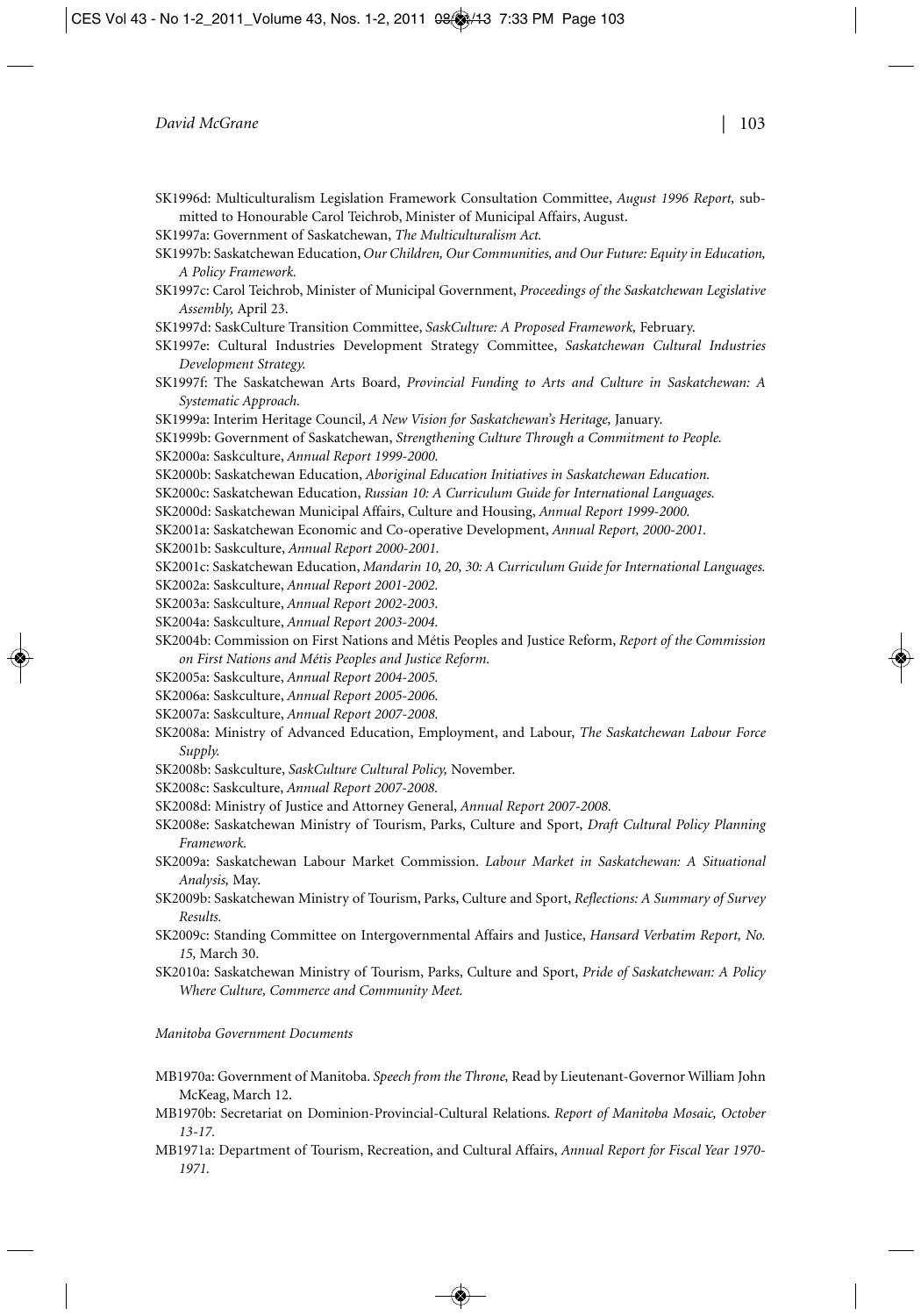- MB1972a: Department of Tourism, Recreation, and Cultural Affairs, *Annual Report for Fiscal Year 1971- 1972.*
- MB1973a: Department of Tourism, Recreation, and Cultural Affairs, *Annual Report for Fiscal Year 1972- 1973.*
- MB1974a: Department of Tourism, Recreation, and Cultural Affairs, *Annual Report for Fiscal Year 1973- 1974.*
- MB1975a: Department of Tourism, Recreation, and Cultural Affairs, *Annual Report for Fiscal Year 1974- 1975.*
- MB1976a: Department of Tourism, Recreation, and Cultural Affairs, *Annual Report for Fiscal Year 1975- 1976.*
- MB1977a: Department of Tourism, Recreation, and Cultural Affairs, *Annual Report for Fiscal Year 1976- 1977.*
- MB1985a: Honourable Eugene Kostyra, *Philosophy, Principles, Programs,* Speech Delivered to the Federal/Provincial/Territorial Conference on Multiculturalism, May 13-14th.
- MB1985b: Manitoba Intercultural Council, *Manitoba Intercultural Council Recommendations.*
- MB1985c: Manitoba Intercultural Council, *Lotteries Committee Report on the Manitoba Intercultural Council and the Gaming System.*
- MB1986a: Community Resource Allocation Committee, Manitoba Intercultural Council, *Report to Manitoba's Ethnocultural Communities on the Ethnocultural Community Support Fund.*
- MB1988a: Manitoba Culture, Heritage and Recreation, *Multiculturalism is for All Manitobans: Towards a Horizontal Mosaic, A Report of the Manitoba Task Force on Multiculturalism, Submitted to the Minister of Culture, Heritage and Recreation, the Honourable Bonnie Mitchelson*, August.
- MB1989a: Beate Schiffer-Graham, *The Ethnic Knights of the Round Table: A Case Study of the Manitoba Intercultural Council as an Advisory Agency to Government,* Manitoba Legislative Internship Programme, June.
- MB1990a: Government of Manitoba, *Manitoba's Policy for A Multicultural Society: Building Pride, Equality and Partnership.*
- MB1992a: Curriculum Services Branch, Manitoba Education and Training, *Heritage Language Programs in Manitoba.*
- MB1992b: Government of Manitoba, *The Manitoba Multiculturalism Act.*
- MB1992c: Various Speakers, *Hansards from the Manitoba Legislative Assembly,* June 10th.
- MB1992e: Minutes of Standing Committee on Law Amendments, Manitoba Legislative Assembly, June 23-24.
- MB1992f: Manitoba Education and Training, *Policy for Heritage Language Instruction.*
- MB1992g: Multiculturalism Secretariat, *Annual Report 1991-1992.*
- MB1992h: Manitoba Education and Training, *Multicultural Education: A Policy for the 1990s.*
- MB1992i: Manitoba Intercultural Council, *Perceptions and Evolution of Multiculturalism in Canada: 1971 – 1991,* February.
- MB1993a: Multiculturalism Secretariat, *Annual Report 1992-1993.*
- MB1993b: Manitoba Education and Training, *Funding Policy for Language Programs.*
- MB1994a: Manitoba Culture, Heritage, and Tourism, *Immigration: Building Together, Strengthening our Future.*
- MB1998b: Manitoba Culture, Heritage, and Citizenship, *1997-1998 Annual Report.*
- MB1999a: Manitoba Culture, Heritage, and Citizenship *1998-1999 Annual Report.*
- MB2001a: Business Council of Manitoba, *A "Made in Manitoba" Immigration Policy,* Presented to Premier Gary Doer, March 20.
- MB2004a: Margot Morrish, Director of Strategic Planning and Program Support for the Immigration and Multiculturalism Division of Manitoba Labour and Immigration, *Manitoba Immigration and Integration Policies and Programs,* Presentation to the Immigrant Inclusion Conference, Calgary, November 1st.
- MB2005a: Department of Federal-Provincial & International Relations, *Reaching Beyond our Borders: The Framework for Manitoba's International Activities.*
- MB2006b: Manitoba Education, Citizenship, and Youth, *Belonging, Learning, and Growing: Kindergarten to Grade 12 Action Plan for Ethnocultural Equity.*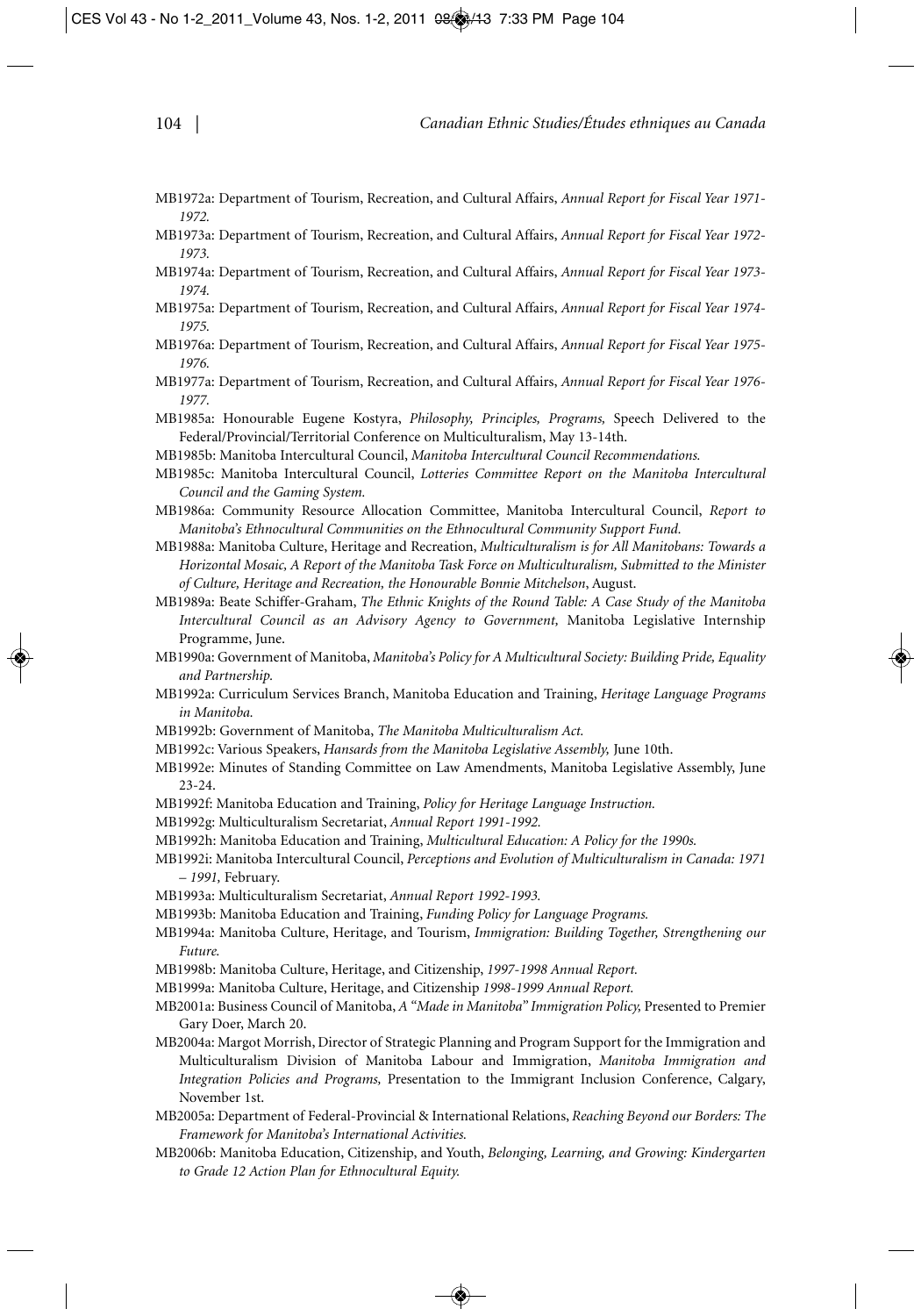- MB2007a: Department of Finance, *Manitoba's Action Strategy for Economic Growth.*
- MB2007b: Manitoba Labour and Immigration, *Annual Report 2006-2007.*
- MB2007c: Manitoba Labour and Immigration, *Manitoba Settlement Strategy.*
- MB2008a: Manitoba Labour and Immigration, *Annual Report 2007-2008.*
- MB2008b: Manitoba Labour and Immigration, *Manitoba Immigration Facts: 2007 Statistical Report.*
- MB2008c: Personal correspondence with Vivian Salangsang, Multiculturalism Secretariat, Manitoba Labour and Immigration, Government of Manitoba, February 15.
- MB2008d: Manitoba Education, Citizenship and Youth, *A Statistical Profile of Education in Manitoba September 2002 to June 2007.*
- MB2008e: Manitoba Education, Citizenship and Youth, *Annual Report 2007-2008.*

#### **WORKS CITED**

- Abu-Laban, Yasmeen, and Christina Gabriel. 2002. *Selling Diversity: Immigration, Multiculturalism, Employment Equity and Globalization.* Peterborough: Broadview Press.
- Abu-Laban, Yasmeen, and Daiva Stasiulis. 1992. Ethnic Pluralism under Siege: Popular and Partisan Opposition to Multiculturalism. *Canadian Public Policy* 18.4: 365-386.
- Adams, Christopher. 2008. *Politics in Manitoba: Parties, Leaders, and Voters.* Winnipeg: University of Manitoba Press.
- Alexandra, Paul. 1990. Multiculturalism Policy Divisive, Dobbie Says. *The Winnipeg Free Press,* Oct. 7, A1.
- Anderson, Alan. 2005. Aboriginal Population Trends. In *Encyclopaedia of Saskatchewan,* 10-11. Regina: Canadian Plains Research Centre.
- Biles, John, Meyer Burstein, James Frideres, Erin Tolley, and Robert Vineberg. 2011. *Integration and Inclusion of Newcomers and Minorities across Canada.* Montreal: McGill-Queen's University Press.
- Blakeney, Allan, and Sanford Borins. 1998. *Political Management in Canada: Conversations in Statecraft.* Toronto: University of Toronto Press.
- Bruno-Jofre, Rose. 1998-1999. Citizenship and Schooling in Manitoba, 1918-1945. *Manitoba History* 36 (Autumn/Winter): 26-36.
- Caccia, Ivana. 2010. *Managing the Canadian Mosaic in Wartime: Shaping Citizenship Policy, 1939-1945.* Montreal: McGill-Queen's University Press.
- Coates, Ken, and Fred McGuiness. 1987. *Manitoba: The Province and its People*. Edmonton: Hurtig Publishers.
- Day, Richard. 2000. *Multiculturalism and the History of Canadian Diversity.* Toronto: University of Toronto Press.
- Doern, Russell. 1985. *The Battle over Bilingualism: The Manitoba Language Question, 1983-1985.* Winnipeg: Cambridge Publishers.
- Elliott, Doug. 2003. *Demographic Trends in Saskatchewan: A Statistical Analysis of Population, Migration, and Immigration.* Regina: Saskatchewan Intergovernmental and Aboriginal Affairs.
- Fleras, Augie. 2009. *The Politics of Multiculturalism: Multicultural Governance in Comparative Perspective.* New York: Palgrave MacMillan.
- Fleras, Augie, and Jean Leonard Elliott. 2002. *Engaging Diversity: Multiculturalism in Canada.* Toronto: Nelson Thomson Learning.
- Forbes, Hugh Donald. 2007. Trudeau as the First Theorist of Canadian Multiculturalism. In *Multiculturalism and the Canadian Constitution,* ed. Stephen Tierney, 10-11. Vancouver: UBC Press.
- Gagnon, Alain-G., and Raffeaele Iacovino. 2007. *Federalism, Citizenship and Quebec: Debating Multinationalism.* Toronto: University of Toronto Press.
- Garcea, Joseph. 2006. Provincial Multiculturalism Policies in Canada, 1974-2004: A Content Analysis. *Canadian Ethnic Studies/Études Ethnique au Canada* 38.3: 1-20.
- Garcea, Joseph, and Neil Hibbert. 2011. Policy Frameworks for Managing Diversity in Society: Taking Stock for Taking Action. In *Integration and Inclusion of Newcomers and Minorities across Canada,* ed. J. Biles, M. Burstein, J. Frideres, E.Tolley, and R. Vineberg. Montreal: McGill-Queen's University Press.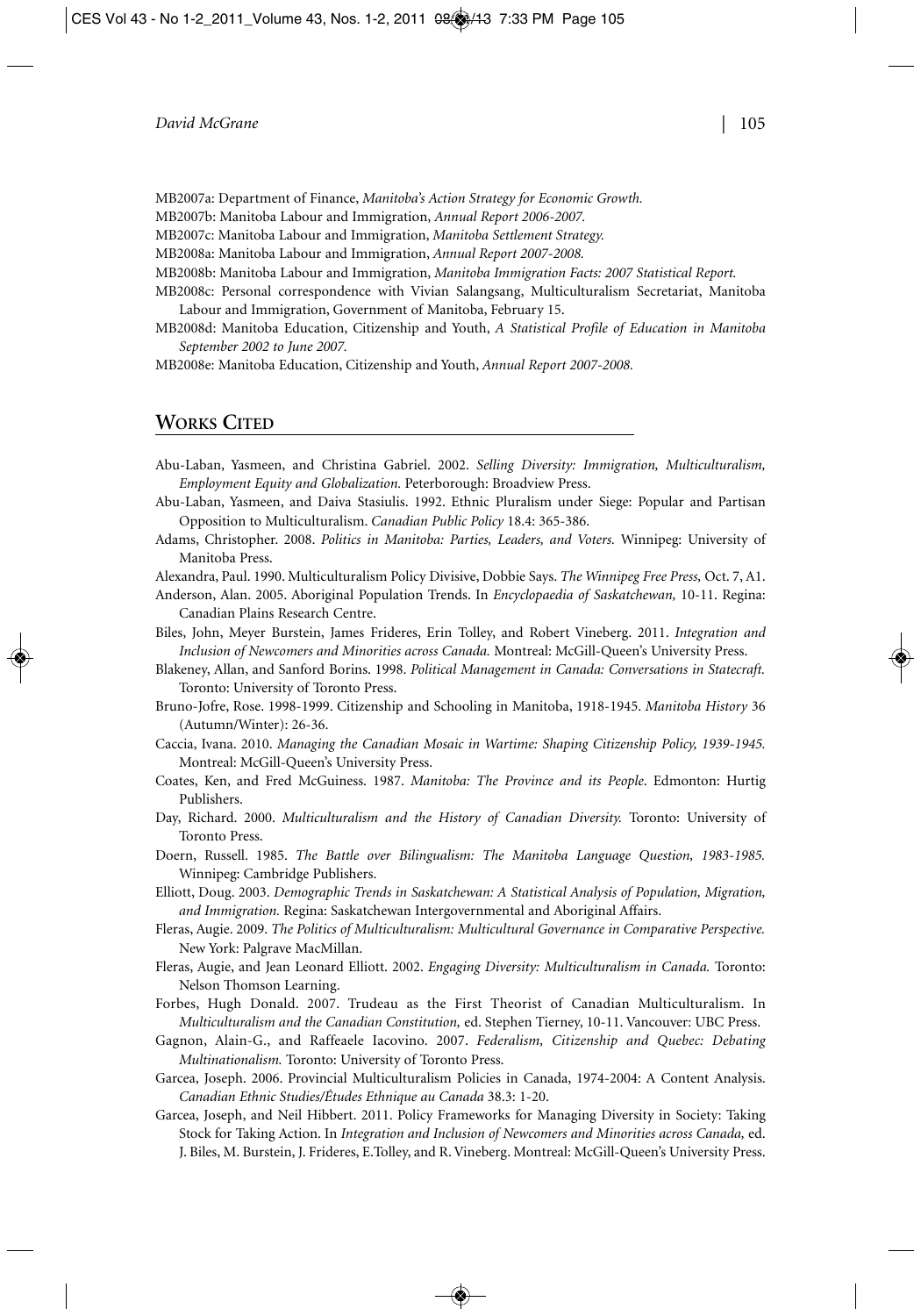Hébert, Raymond. 2004. *Manitoba French Language Crisis: A Cautionary Tale.* Montreal: McGill-Queen's Press.

Honohan, Iseult. 2002. *Civic Republicanism.* New York: Routledge.

- Jaenen, Cornelius. 1978. The Manitoba Schools Question: An Ethnic Interpretation. In *Ethnic Canadians: Culture and Education,* ed. Martin Kovacs, 317-331. Regina: Canadian Plains Research Center.
- Karmis, Dimitrios. 2004. Pluralism and National Identity (ies) in Contemporary Quebec: Conceptual Clarification, Typology and Discourse Analysis. In *Quebec: State and Society*, 3rd ed., ed. A. Gagnon, 69-96. Peterborough: Broadview Press.
- Kernerman, Gerald. 2006. *Multicultural Nationalism: Civilizing Difference, Constituting Community.* Vancouver: UBC Press.
- Kordan, Bohdan. 2011. Assessing the Multiculturalism/Immigration Policy Nexus in Saskatchewan. In *New Directions in Saskatchewan Public Policy,* ed. D. McGrane, 53-72. Regina: Canadian Plains Research Centre.
- Leeson, Howard. 1990. Saskatchewan in Transition. In *Canada: The State of the Federation 1990,* ed. Ronald Watts and Douglas Brown, 177-198. Kingston: Institute of Governmental Relations.
- Marchildon, Gregory. 2004. Roy Romanow. In *Premiers of the Twentieth Century,* ed. Gordon Barnhart, 353-394. Regina: Canadian Plains Research Centre.
- McLeod, Keith. 1968. Politics, Schools and the French Language, 1881-1931. In *Politics in Saskatchewan,* ed. Norman Ward and Duff Spafford, 124-150. Don Mills: Longman Publishing.
- Pal, Leslie. 1993. *Interest of State: The Politics of Language, Multiculturalism, and Feminism.* Montreal: McGill-Queen's University Press.
- Paquet, Gilles. 2008. *Deep Cultural Diversity: A Governance Challenge.* Ottawa: University of Ottawa Press.
- Patrias, Carmela. 2006. Socialist, Jews, and the 1947 Saskatchewan Bill of Rights. *The Canadian Historical Review* 87.2: 265-292.
- Peterson, Tom. 1972. Ethnic and Class Politics in Manitoba. In *Canadian Provincial Politics: The Party Systems in the Ten Provinces,* ed. Martin Robin, 70-89. Scarborough: Prentice-Hall.
- Regehr, Ted. 2004. William M. Martin. In *Premiers of the Twentieth Century,* ed. Gordon Barnhart, 39-68. Regina: Canadian Plains Research Centre.
- Roy, Patricia. 1995. The Fifth Force: Multiculturalism and the English Canadian Identity. *The Annals of the American Academy* 538: 199-209.
- Russell, Frances. 2003. *The Canadian Crucible: Manitoba's Role in Canada's Great Divide.* Winnipeg: Heartland Associates.
- Ryan, Phil. 2010. *Multicultiphobia*. Toronto: University of Toronto Press.
- Smith, David E. 1975. *Prairie Liberalism: The Liberal Party in Saskatchewan.* Toronto: University of Toronto Press.
- Stasiulis, Daiva, and Radha Jhappan. 1995. The Fractious Politics of a Settler Society: Canada. In *Unsettling Settler Societies: Articulations of Gender, Race, Ethnicity and Class,* ed. Daiva Stasiulis, Nira Yuval-Davis, and Ruth Helm, 95-131. London: Sage Publications.
- Statistics Canada. 2003. *Canada's Ethnocultural Portrait: The Changing Mosaic, 2001 Census.* Ottawa: Statistics Canada. http://www5.statcan.gc.ca/bsolc/olc-cel/olc-cel?catno=96F0030X2001008&lang=eng.
- Trudeau, Pierre. 1971. Statement on Multiculturalism Policy. *House of Commons Debates,* October 8: 8545-6.
- Waiser, Bill. 2009. The Myth of Multiculturalism. In *Perspectives of Saskatchewan,* ed. Jene Porter, 57-74. Winnipeg: University of Manitoba Press.
- Winter, Elke. 2007. Neither "America" nor "Quebec": Constructing the Canadian Multicultural Nation. *Nations and Nationalism* 13.3: 481–503.
- Winter, Elke. 2011. *Us, Them, and Others: Pluralism and National Identity in Diverse Societies.* Toronto: University of Toronto Press.
- Wiseman, Nelson. 1983. *Social Democracy in Manitoba: A History of the CCF-NDP.* Winnipeg: University of Manitoba Press.
- Wiseman, Nelson. 1994. In Search of Manitoba's Constitutional Position, 1950-1990. *Journal of Canadian Studies* 29.3: 85-107.